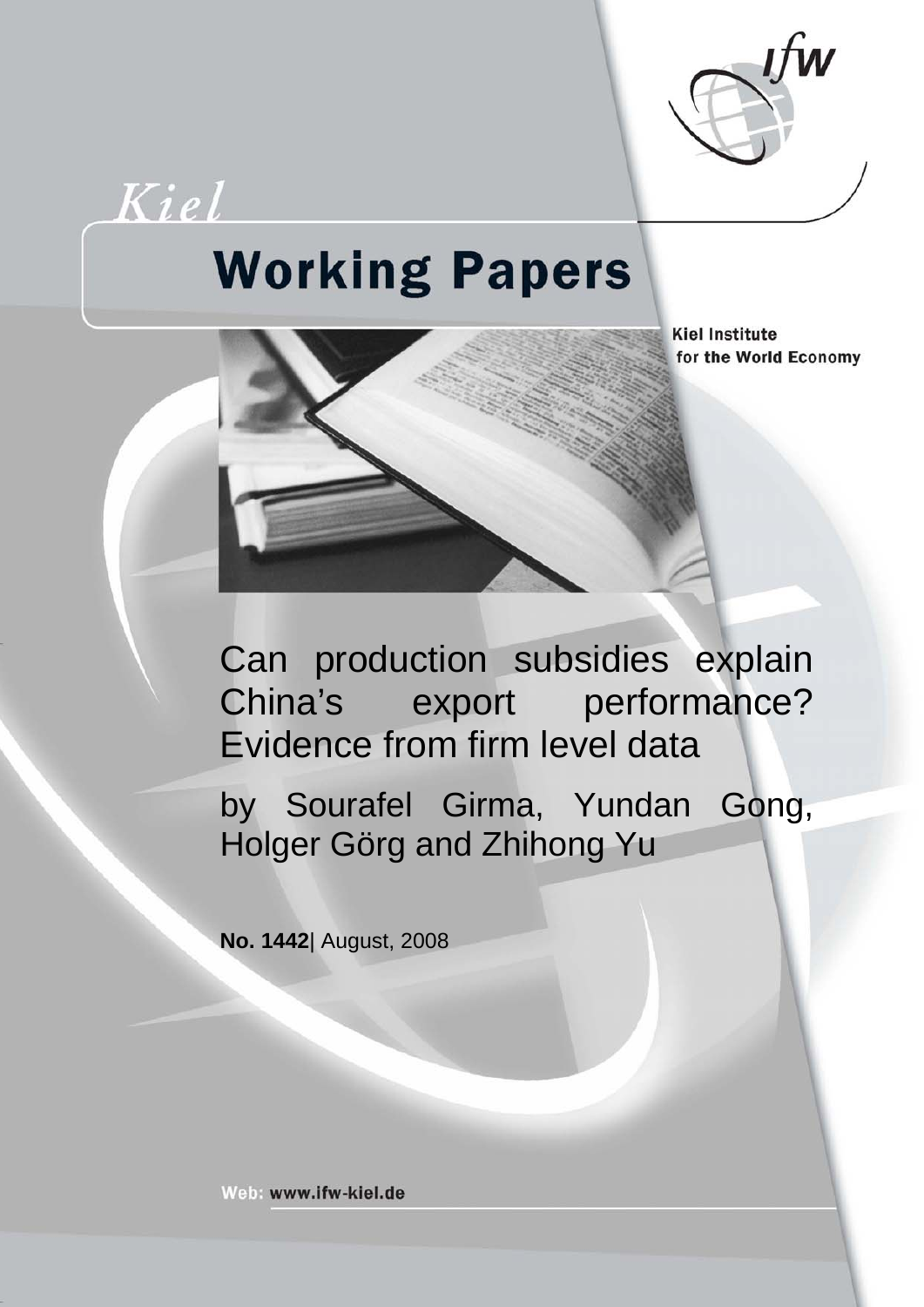Kiel Working Paper No. 1442| August, 2008

# **Can production subsidies explain China's export performance? Evidence from firm level data\***

Author Surafel Girma, YundanGong, Zhihong Yu

**Abstract:** It is widely accepted that China has been experiencing an export-led growth approach. However, the question whether government can reshape industry structure through production subsidies to enhance export performance has not been answered. This paper analyses the impact of production subsidies on firms' export performance using a very comprehensive and recent firm level database and controlling for the endogeneity of subsidies. It documents robust evidence that production subsidies stimulate export activity, although this effect is conditional on firm characteristics. In particular, the beneficial impact of subsidies is found to be more pronounced amongst profit-making firms, firms in capital intensive industries and those located in non-coastal regions. Compared to firm characteristics, the extent of heterogeneity across ownership structure (SOEs, collectives and privately-owned firms) proves to be relatively less important.

Keywords: Exporting, subsidies, China, endogenous Tobit

JEL classification: F1, O2, P3…

**Sourafel Girma**  Nottingham University Business School Nottingham NG8 1BB, UK E-mail: sourafel.girma.@nottingham.ac.uk

**Yundan Gong**  Nottingham University Business School Nottingham NG8 1BB, UK E-mail: [yundan.glng@nottingham.ac.uk](mailto:yundan.glng@nottingham.ac.uk)

\_\_\_\_\_\_\_\_\_\_\_\_\_\_\_\_\_\_\_\_\_\_\_\_\_\_\_\_\_\_\_\_\_\_\_\_

**Holger Görg**  Kiel Institute for the World Economy 24105 Kiel, Germany E-mail: [holger.goerg@ifw-kiel.de](mailto:holger.goerg@ifw-kiel.de)

**Zhihong Yu**  School of Economics University of Nottingham Nottingham NG7 2RD [Zhihong.yu@nottingham.ac.uk](mailto:Zhihong.yu@nottingham.ac.uk)

*The responsibility for the contents of the working papers rests with the author, not the Institute. Since working papers are of a preliminary nature, it may be useful to contact the author of a particular working paper about results or caveats before referring to, or quoting, a paper. Any comments on working papers should be sent directly to the author. Coverphoto: uni\_com on photocase.com*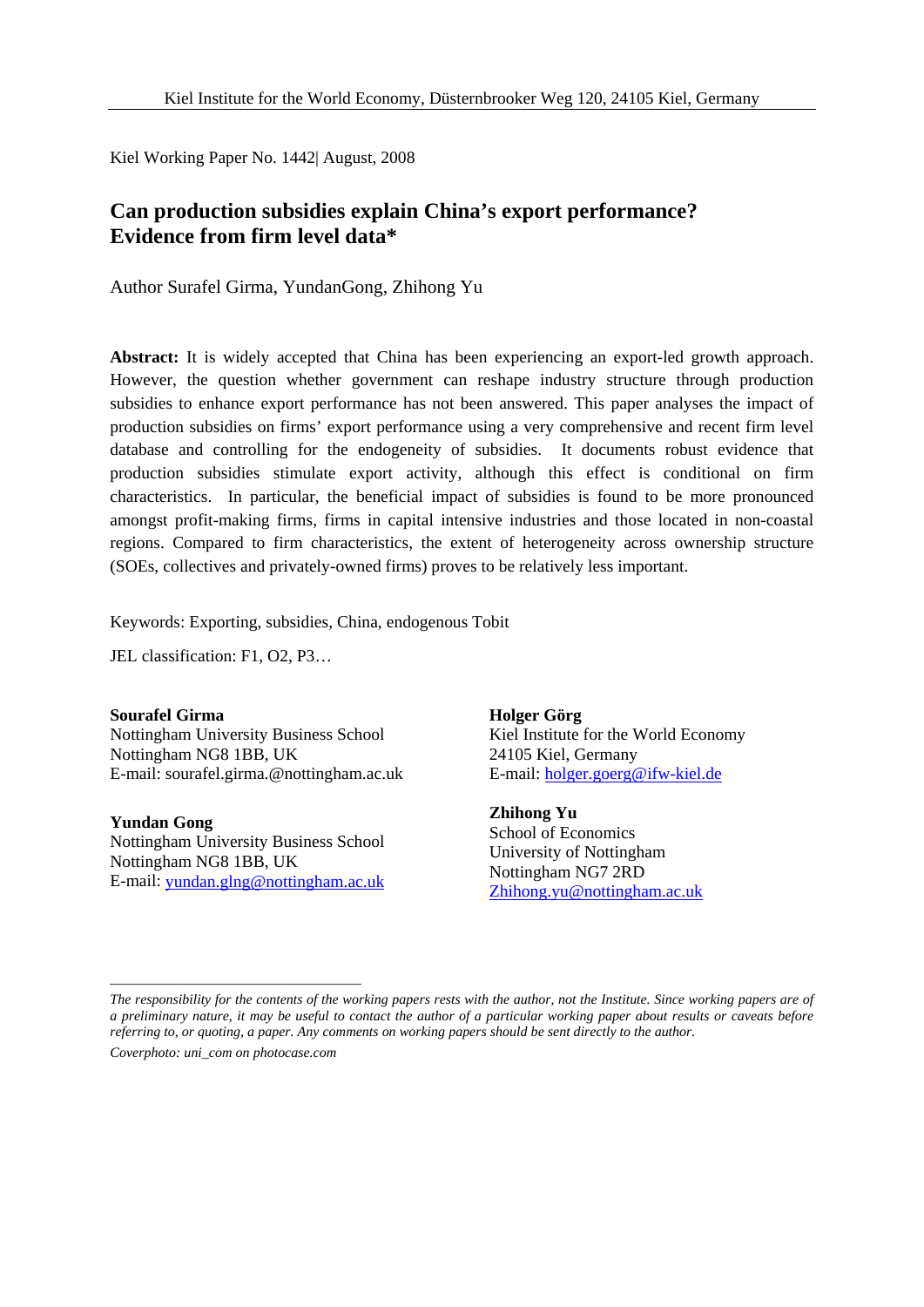#### **1 Introduction**

China's economic growth experience and particularly its emergence as one of the largest export nations has fuelled much recent debate. Its rapid export growth is not only reflected in the expansion of its trade volume, but also in its steadily increasing export product sophistication. Schott (2008) argues that China's export structure has been increasingly upgraded and that there is a considerably overlap in terms of export products between China and developed economies, which is unusual given China's endowment and level of development. He indicates that China exports an astonishingly wide range of goods and many of these in high-tech sectors.<sup>[1](#page-2-0)</sup> Rodrik (2006) also shows that China's export basket is significantly more sophisticated (in the sense of containing more high tech goods) than would be expected on the basis of pure comparative advantage arguments. He suggests that China's industrial policies of "promotion and protection" - pursued since its opening up in 1978 - have played an important part in shaping the current industrial structure and export activity.<sup>[2](#page-2-1)</sup>

Some economists, like Bransteeter and Lardy (2006), argue that although China may export sophisticated products, the most sophisticated components of the product are imported from developed countries. Therefore, China does not add much of the value to the products they export. For example, only \$3.70 of the Apple's ipod's value is produced in China, compared with about \$80 in gross profit by Apple (Linden et al., 2007). However, it is difficult to deny that some Chinese firms are making their mark in high-tech industries and the Chinese government, at both central and local levels, has been trying to actively upgrade companies' product structure through tax and other policy incentives, like production subsides. According to the WTO 2007 report, China's export unit value index for manufactured goods rose by 3.6 % in 2006.

Our paper contributes to this literature by examining in detail exporting activity at the level of the firm, and in particular the role production subsidies from either local or central government have

<span id="page-2-0"></span><sup>&</sup>lt;sup>1</sup> For example, the share of all possible manufacturing products imported from China in US has increased from 9% in 1972 to an unprecedented 85% (Schott, 2008). 2

<span id="page-2-1"></span><sup>&</sup>lt;sup>2</sup> Somewhat in line with this argument, Wang and Wei (2007) in their analysis of Chinese trade data also suggest that government policy in the form of high tech zones is one of the main drivers to upgrade China's export structure.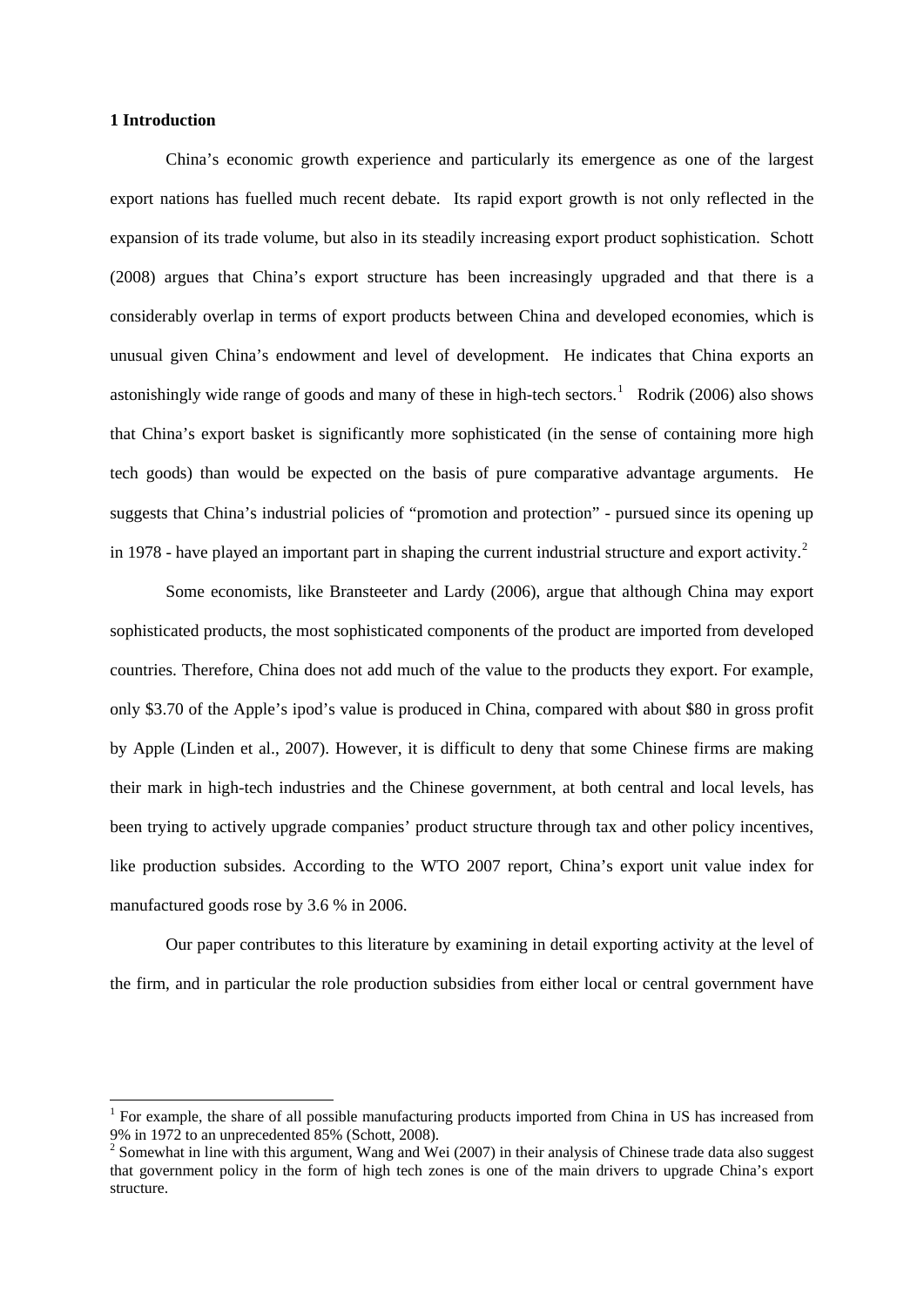had on this.<sup>[3](#page-3-0)</sup> Hence, we are attempting to provide an adequate evaluation of Rodrick's more general argument that export growth is largely due to industrial policies, focusing on one specific aspect such policies might take. We also account for firm level heterogeneity and consider the potential endogenous selection when it comes to distributing subsidies. As concerns firm heterogeneity, an important aspect of China's industrial structure is the significance of state-owned enterprises (SOEs). While their importance has declined rapidly over the last two decades the share of industrial value produced by SOEs is still 34.1% in 2003 (Lui et al., 2006). Given their ownership structure SOEs are likely to operate differently from privately and collectively owned firms and may also be subject to different policy treatments (Branstetter and Feenstra, 2002). Hence, we allow for differences between SOEs and other types of firms in China. Furthermore, we consider heterogeneity within ownership structure by exploring whether some firm level characteristics mediate the export-subsidy relationship.

In investigating the effect of subsidies on export activity it is important to recognise that subsidies are unlikely to be exogenous to exports. Rather it is more likely that governments select targets for subsidising based on certain firm characteristics which are systematically correlated with exporting. For example, Eckaus (2006) discusses Chinese policies of subsidising loss making SOEs, and a firm's profit or productivity performance is likely to be correlated with its exporting status. In our analysis we take particular account of the potential endogeneity of production subsidies. We exploit firm level information on the level of employee social welfare benefits and the contribution of local and regional governments to a firm's paid up capital, which we judge (based on economic intuition and formal testing) to be good instrumental variable candidates. We implement the estimation using an instrumental variables Tobit estimator due to Blundell and Smith (1986).

Despite the potential importance of using explicit policies to promote exporting activity in many developed and developing countries, there are few empirical studies that have investigated this issue. Bernard and Jensen (2004) investigate, amongst other things, whether export promotion expenditures at the state level influence the decision of US plants to export or not. Their findings

1

<span id="page-3-0"></span> $3$  It is important to point out at the beginning that we are not considering export specific subsidies but general production related subsidies.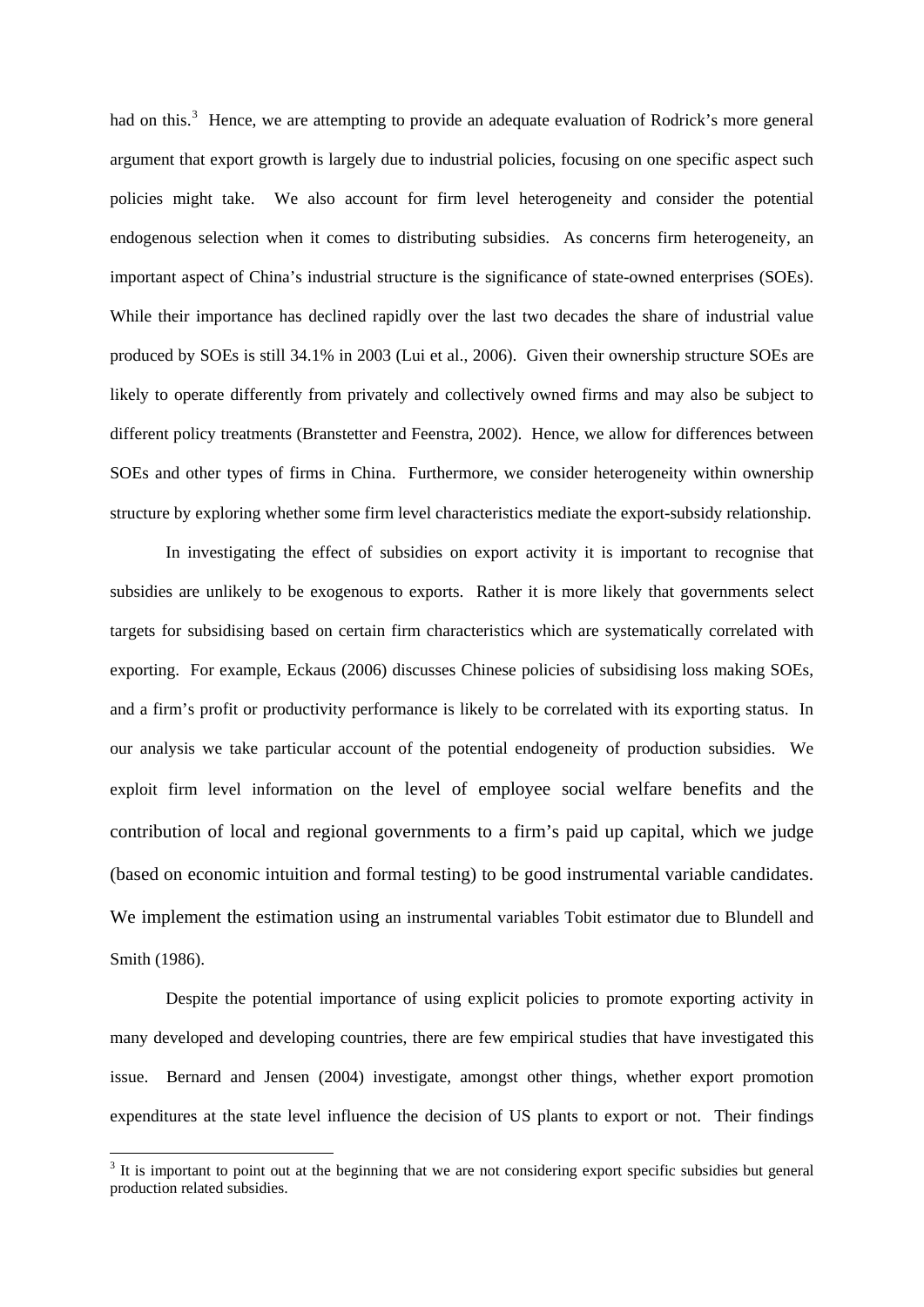suggest little evidence of this factor encouraging participation in the global market by US manufacturers. Another related paper by Görg et al. (2008) investigates the causal relationship between firm level subsidies and export activity using firm level data for the Republic of Ireland. They do not find that subsidies encourage firms to start exporting, but only that receipt of subsidies encourages previous exporters to export more.

Our paper relates to this literature but looks at the issue in the specific context of China. This makes our paper particularly relevant to the on-going debate on China's export growth and the role of policy in this context. Specifically, we investigate whether *production* subsidies can play a role in promoting export activity in China's manufacturing sector. Our empirical analysis utilises an unbalanced panel dataset comprising of more than 140,000 firms over the period 1999-2005, which includes the rare information of production subsidies received by Chinese firms. We find robust support for the hypothesis that production subsidies can play a role in increasing export volumes, even after controlling for a host of firm level determinants of export volume and the potential endogeneity of subsidies. However, export subsidies seem to be less important in helping a non-exporting firm to participate in export markets. We also establish that the exporting effect of production subsidies is more pronounced among Chinese firms that are in more capital intensive industries and are profit making.

The following section gives some overview of China's export performance and the use of production subsidies. Section 3 introduces our research design, Section 4 describes the dataset while Section 5 presents the empirical results of our estimations. Finally, Section 6 concludes.

#### **2 An overview of exports and subsidies**

#### *2.1 Exports*

China's growing participation in international trade has been one of the most prominent features of its economic reform. As the world's third-largest exporter, China is also the leader among the countries covered by the WTO in terms of export growth (WTO, 2006). During China's economic reform period in the past three decades, the role of exports in promoting GDP growth is not marginal (See Figure 1). Lin and Li (2002) estimate that a 10 percent growth in exports may lead to a one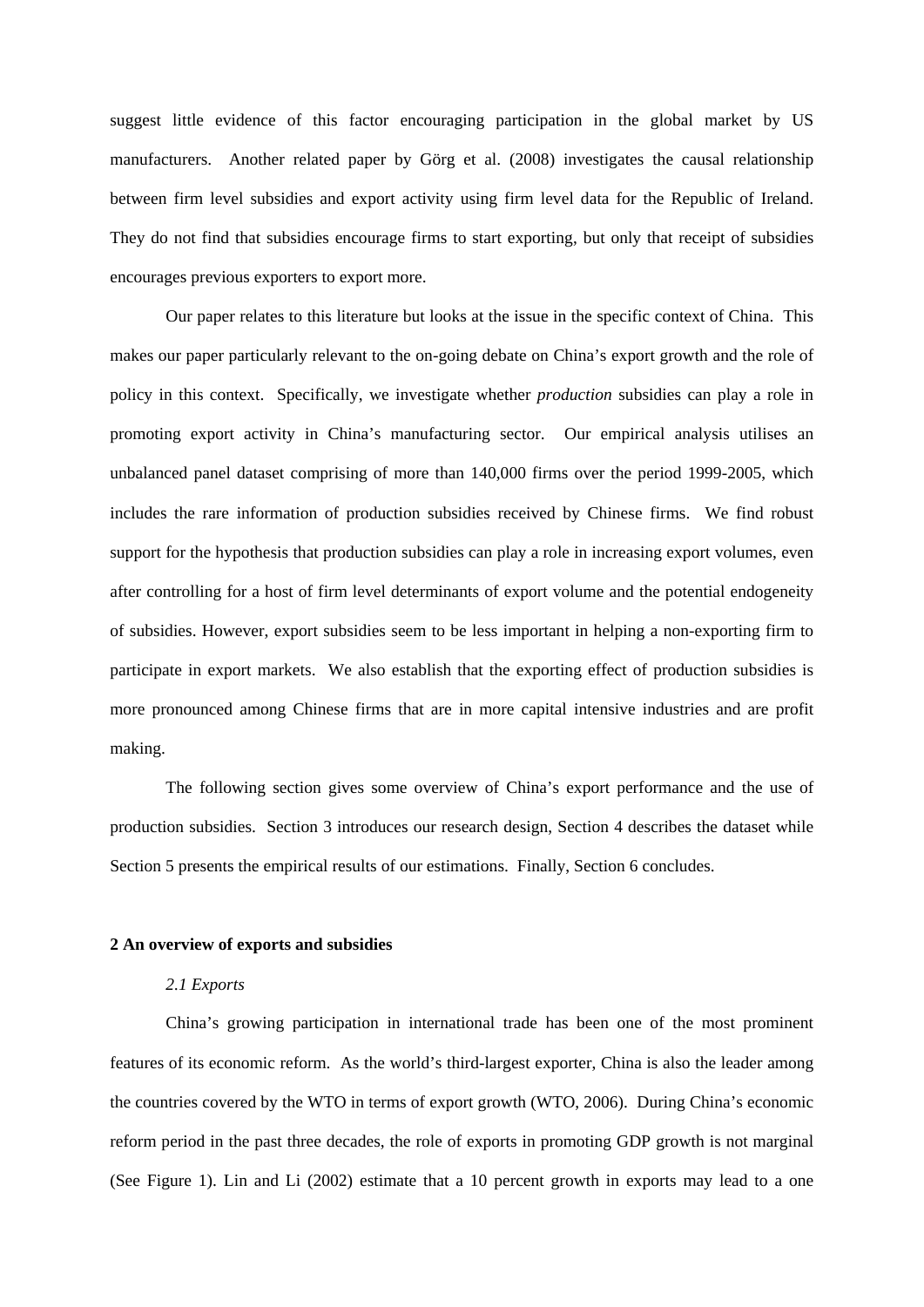percent growth in GDP in China and suggest that, in order to maintain its rapid economic growth, a strong export tendency should be sustained. Therefore, the Chinese government has ample incentives to reshape the industrial structure to promote exporting activities.

#### *[Figure 1 here]*

Government policies in favour of high-tech product exports are reflected in the list of China's top export commodities. As shown in Table 1, the total export value of electrical machinery and hightech products, including products such as computers, electronics, aerospace technology and telecom equipment, has risen steadily over time from 640 US\$ billion in 2005 to 1048 US\$ billion in 2007, while some labour-intensive products like toys and plastics articles show very modest or even negative growth rates in exports value. One interesting point from Table1 is that the values of some commodities which are widely understood as assembly products, such as "Parts of TV set", "Sound Recording Apparatus", "TV set" and "Record and DVD player", have largely shrunk, with "Record and DVD player" disappearing from the club of top export products. Although the extent of the impact of policy adjustment is not clear, there has been an increased emphasis of late on high-tech merchandise exports and it is likely that government policies and promotions have significantly helped to shape the structure of Chinese exports, as argued by Rodrik (2006).

#### *[Table 1 here]*

#### *2.2 Subsidies*

Subsidies can be regarded as a tool government adopted to encourage activities that would otherwise not take place and are widely used around the world for specific purposes. Görg, Henry and Strobl (2007) find evidence for Ireland that production subsidies at the firm level positively influence exports of already existing exporters, although there is no evidence that they induce firms to enter export markets. Given the importance of exports in China's economic growth, it is not unreasonable to assume that there might be a link between the substantial amount of subsides that the Chinese government provides and China's remarkable export performance.

To the best of our knowledge, there is no public information for China on any direct export subsidies and it is also difficult to find any detailed information on which industries or what types of enterprises are subsidised and by how much. However, data on production-related subsidies for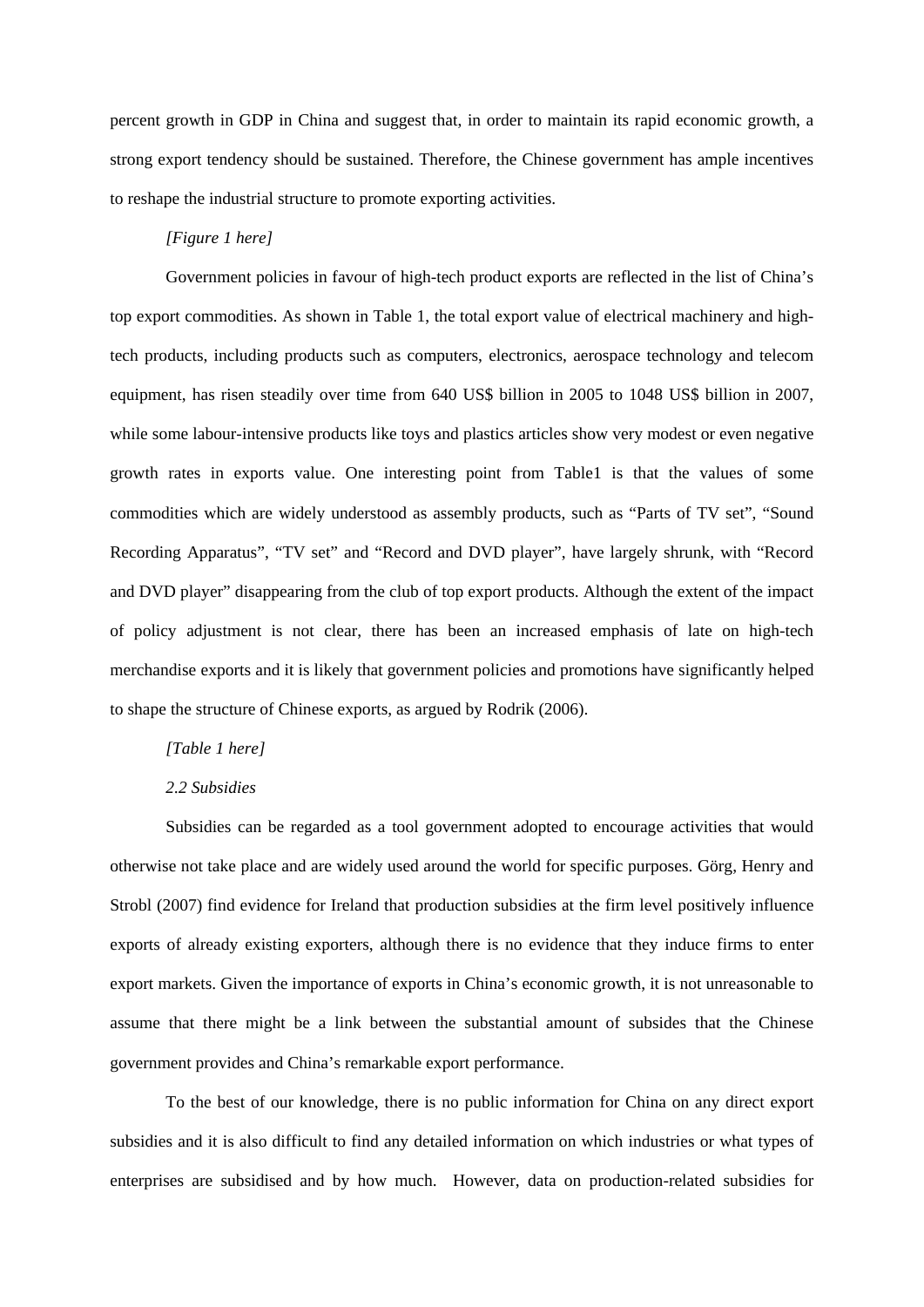encouraging innovation or high-tech products and subsidies flowing into SOEs are available from the China Fiscal Yearbooks. Among the main items of national government budget expenditures, three of them are specifically used at the firm level. While the innovation and science  $\&$  technology promotion funds are shared between state- and non-state owned enterprises, the two other resources, additional appropriation for enterprises circulating capital, and expenditures for loss making SOEs, are specifically designated for SOEs.<sup>[4](#page-6-0)</sup>

Table 2 shows that between 1995 and 2005 subsidies amount to a total of 310.1 billion US\$. 1[5](#page-6-1)1.1 billion US\$ are directed at SOEs of which 95 per cent are for loss-making SOEs.<sup>5</sup> There are generally several reasons why governments subsidise enterprises: industrial development, export promotion, supporting firms to innovate and securing a national advantage in leading industries (WTO, 2006). The motivation for Chinese government to subsidise loss-making SOEs is to avoid a worsening of unemployment rates and social riots due to possible bankruptcies of SOEs (Luo and Golembiewski, 1996). Table 2 also shows that over half of total subsidies are allocated to innovation and science  $\&$  technology promotion funds. This is one indicator that the government is promoting innovation activities and focusing on developing firms with high-tech products.

#### *[Table 2 here]*

1

By way of more specific examples of how subsidy policies work in practice, Jinshan district in Shanghai implements a policy for attracting investment in the following way: A firm that invests more than 10 million RMB (about 1.2 million US\$) in their business park can get a subsidy of 0.8% of its investment and can apply for subsidies of up to 800,000 RMB (about 100,000 US\$) in a single application.<sup>[6](#page-6-2)</sup> Zhuhai city's policies offer much more, in addition to 3 years free land, free office, 30% discount for electricity and communication fees, favourable conditions for bank loans, they set up a

<span id="page-6-0"></span><sup>&</sup>lt;sup>4</sup> Other than these direct payments from government, there is a fiscal device for encouraging export – the export rebate. Since 2000, government pays more than 100 billion RMB each year for export tax rebate. However, export rebate is not included in the definition of subsidy in Chinese government expenditure and is therefore not part of our analysis, which only considers production related subsidies.

<span id="page-6-1"></span><sup>5</sup> Data from the China Statistical Yearbook (2005) show that over the same period, profits by SOEs reached 2292.9 billion RMB, implying that subsidies to SOEs accounted for over one third of the total profit of SOEs between 1998 and 2004.

<span id="page-6-2"></span><sup>&</sup>lt;sup>6</sup> An announcement from Shanghai Jinshan district: http://www.zhaoshang-sh.com/jszs/zszc01.htm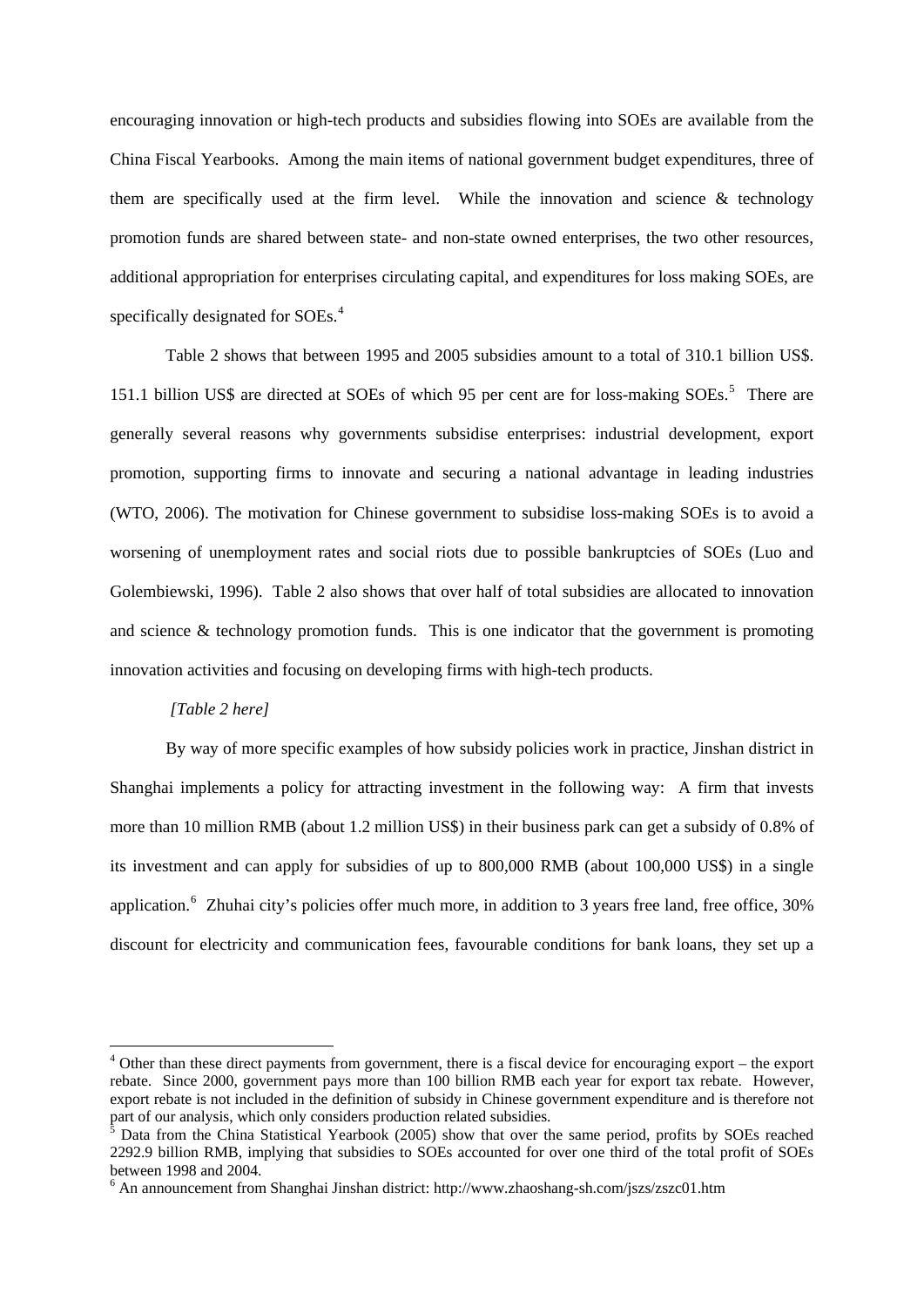special fund to encourage software exports, and offer 500,000 RMB (about 60,000 US\$) for all the firms that pass the CMM-2 certification.<sup>[7](#page-7-0)</sup>

China's accession to the WTO in December 2001 was an important step towards economic liberalisation. The Chinese government's commitment to eliminate subsidies had been one of the main issues during China's negotiation with the WTO. China signed the Agreement on Subsidies and Countervailing Measure (SCM), in which the Chinese government agreed to substantially reduce state level subsidies to the SOE sector, in particular, subsidies for loss-making state owned enterprises. Although there are several notices issued by Ministry of Finance asking to gradually eliminate the subsidies to loss-making SOEs,<sup>[8](#page-7-1)</sup> the Chinese Statistical Yearbook for 2005 still reported 2.3 billion US\$ of such subsidies.<sup>[9](#page-7-2)</sup>

#### **3 Empirical model and estimation strategy**

-

We aim to establish whether there is a link between the policy of providing production-related subsidies and export performance at the firm level. There are a number of theoretical reasons why such subsidies may play a role, and we illustrate two here. The first is a standard undergraduate textbook case. Consider a profit-maximizing monopolistic firm that faces the problem of allocating sales in domestic and foreign markets. The firm faces downward sloping demand schedules in both markets. We assume that the foreign market is more competitive than the domestic market, leading to a flatter foreign than domestic demand schedule.<sup>[10](#page-7-3)</sup> In this case, one can easily show that a subsidy, which leads to a downward shift of the marginal cost curve, can induce a firm to start exporting. Furthermore, in this scenario a production subsidy can also lead to an increase of export sales for already existing exporters.

<span id="page-7-0"></span><sup>7</sup> A notice from Zhuhai City: http://www.zhuhai.com.cn/otherview.asp?id=760

<span id="page-7-1"></span><sup>8</sup> Ministry of Finance determines to examine subsidies to SOEs before the deadline of WTO, http://www.wtolaw.gov.cn/display/displayinfo.asp?iid=200309231449323843 9

<span id="page-7-2"></span><sup>&</sup>lt;sup>9</sup> The official reason put forward by China is that central government faces the difficulties in tracking down all sources and types of subsidies and that a large proportion of the subsidies have come from local government, although some researchers such as Eckaus (2006) are highly sceptical of this argument.

<span id="page-7-3"></span> $10$  This seems a reasonable assumption for the case of China. Even though the economy has opened up to trade quite substantially and joined the WTO in 2001 the domestic market is still largely dominated by State-owned enterprises (e.g., Bajona and Chu, 2004) rendering the domestic market less competitive than international markets.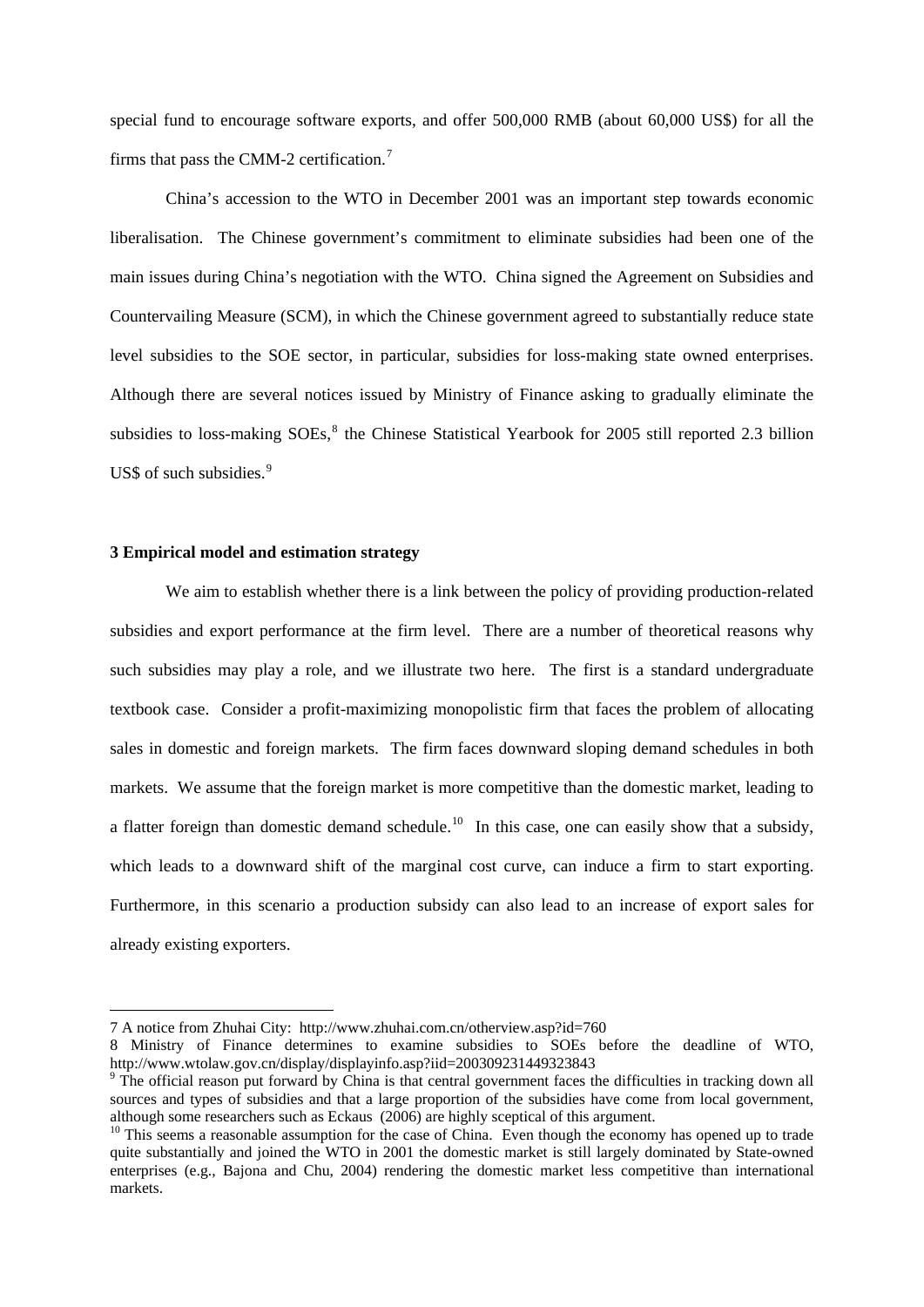Another justification for a positive effect of production subsidies on exporting may come from the recent theoretical and empirical literature on firm level export activity which argues that selling abroad involves sunk costs and it is only the "better" firms, i.e. those that are more efficient or productive, that are able to overcome these entry barriers and export successfully (Melitz, 2003). Hence government support specifically targeted at improving productivity related aspects of the firms' operations can assist them in overcoming barriers to exporting (Görg et al., 2008).

In order to investigate the hypothesis that production subsidies can impact positively on exporting we model the determinants of a firm's export activity, paying particular attention to the role of subsidies. To determine the relationship between firm level state subsidies (*s*) and the level of exporting *E*, we formulate a Tobit model in terms of a latent variable model,

$$
E_{it}^{*} = \beta' X_{it-1} + \gamma \ln S_{it-1} + D_{it} + \varepsilon_{it}
$$
  
\n
$$
E_{it} = 0 \t\t \text{if } E_{it}^{*} \le 0
$$
  
\n
$$
E_{it} = E_{it}^{*} \t\t \text{if } E_{it}^{*} > 0
$$
  
\n(1)

where the dependent variable is the level of exporting, defined as the log of export sales. A firm *i* either exports at time *t* with a positive (log) export sale ( $E_{it} > 0$ ) or it does not ( $E_{it} = 0$ ). *S* is equal to the value of the production subsidy firm *i* received from either local or central government and represents our main variable of interest. *X* is a vector of firm determinants of exporting intensity. The vector *D* consists of a full set of regional, two digit industry, and ownership and time dummies.<sup>[11](#page-8-0)</sup>

The choice of variables to be included in  $X$  is guided by the existing empirical literature on the determinants of exporting. It is largely accepted in the literature that firms that are larger and more productive are more likely to export (e.g., Bernard and Jensen, 2004; Roberts and Tybout, 1997). Our choice of covariates reflects these findings. Furthermore, we include a foreign investment variable in the analysis to capture the possibility that firms that have some level of foreign capital participation are more likely to export. The variables in X are lagged by one period in order to address the possibility that many firm level characteristics are likely to be contemporaneously determined with, or indeed impacted upon, by their export

-

<span id="page-8-0"></span><sup>&</sup>lt;sup>11</sup> Omitting base groups, there are in total 29 regional, 26 industrial and 5 year dummies.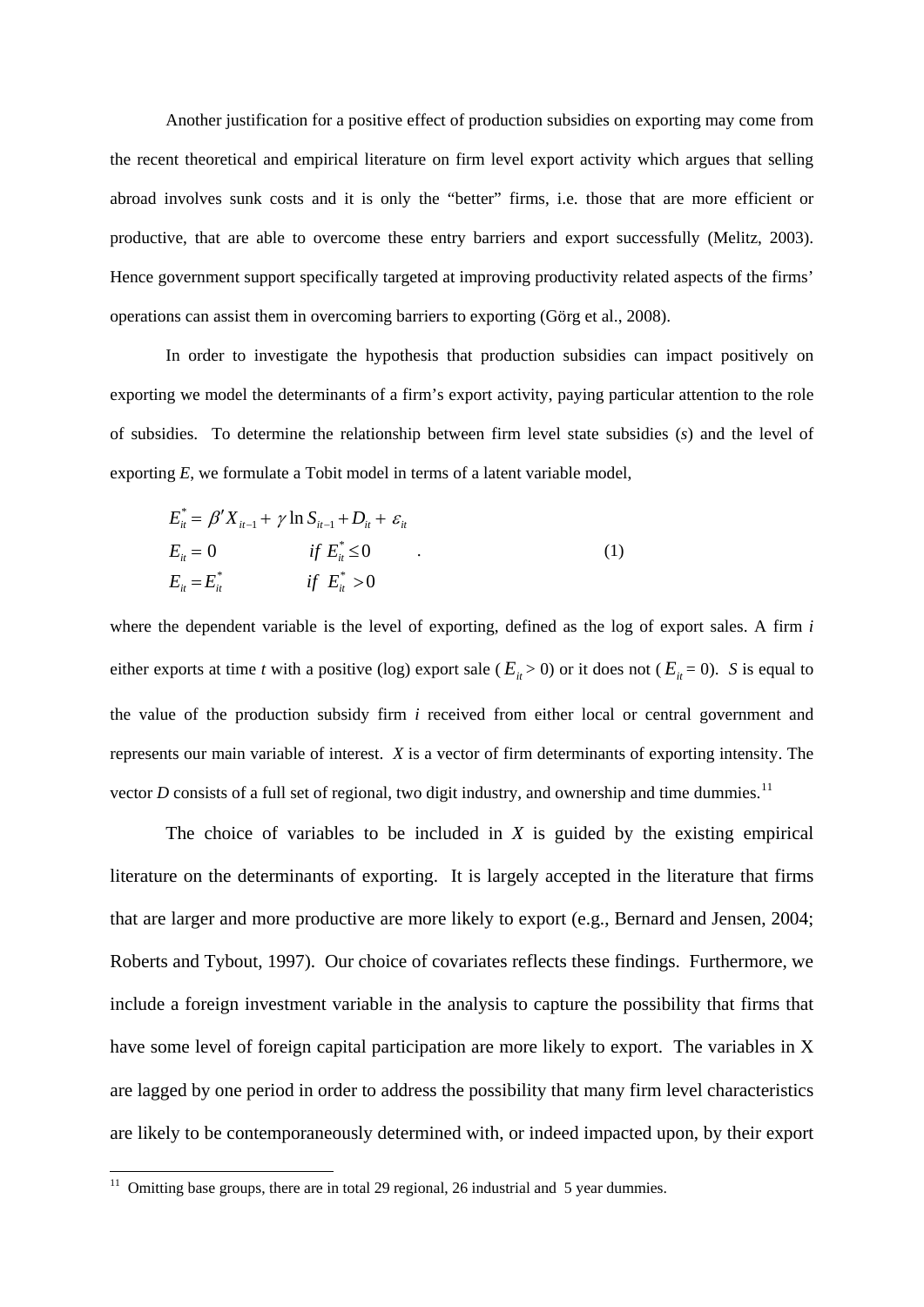activities (for a recent discussion, see Lachenmaier and Wößmann, 2006). Accordingly, we consider firm's export experience, productivity, size, foreign direct investment (FDI) at the firm level in X (these variables are defined in more detail below in Table 3).

An important empirical problem within the context of this paper is that subsidies are likely to be endogenous if governments select firms with certain characteristics and exporting is correlated with these characteristics. For example, governments may choose either high or low productivity / profitability firms as their main recipients and exporting is likely to be correlated with these measures of firm performance. Hence the accurate identification of the impact of subsidies requires the availability of exogenous instruments that are correlated with the level of subsidy, but do not directly affect exporting. We propose that two firm variables that are available in the data – the level of employee social welfare benefits and state capital—are exogenous instruments in this context. On the one hand, firms in receipts of high level of social benefits from local and central governments are likely to receive larger production subsidies too. On the other hand, it can reasonably be argued that provision of social welfare benefits such as housing and medical care, does not have a direct relationship with exporting conditional on subsidies and the vector of firm level characteristics, X. Similar arguments can be made about the contribution of local and regional governments to the firms paid up capital.

Accordingly, we use the instrumental variables technique for Tobit models due to Blundell and Smith (1986). Although we argue that the instrumental variable candidates are exogenous in this context, we also provide formal statistical tests of their validity. Firstly, the Hansen/Sargan test for instruments exogeneity is conducted by estimating the exporting equation using linear GMM techniques. Secondly, we provide evidence that the instruments are sufficiently correlated with subsidies, and hence our estimates do not suffer from weak instruments problem, by using the identification test suggested by Cragg and Donald (1993).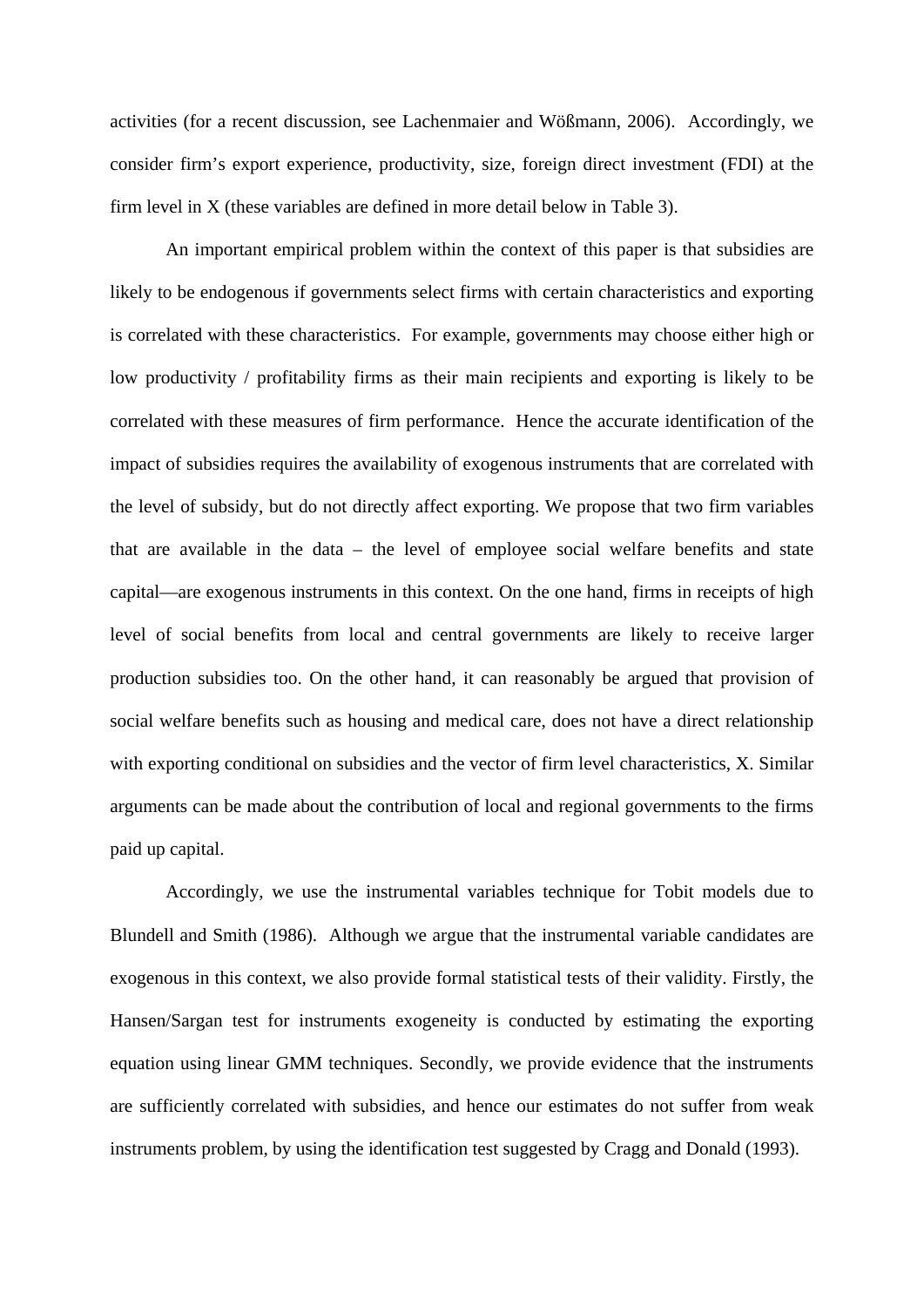The estimation of Tobit models with endogenous regressors essentially involves two steps: $12$ (i) generate residual terms from linear regressions of each endogenous variable on the instrumental variables and all other exogenous regressors, and (ii) estimate a standard Tobit model by including the residual terms from step (i) in the list of covariates. The residual terms are correction terms for the endogeneity problem, and jointly statistically significant coefficients can be taken as evidence in favour of the hypothesis that instrumented variables are indeed endogenous.

Since the Tobit model is a nonlinear model, the estimated coefficients cannot be interpreted as marginal effects, and further computations have to be performed to obtain the latter. Accordingly, after obtaining consistent estimates of the parameters of Model (1) via the instrumental variables Tobit estimator, we recover and report two sets of marginal effects. The first relates to the impact of a unit change in the level of subsidies on the *level* of export conditional on the firm being an exporter. Omitting firm and time indices for ease of presentation, this can be typically expressed as:

$$
\beta_x - \frac{\partial (E \mid E > 0)}{\partial x} \tag{2}
$$

The second set of marginal effects gives the impact of subsidies on the probability to export. Irrespective of the level of exporting. Recalling that the Tobit model is based on the normal distribution, a typical element of this set of marginal effects can be computed as

$$
\pi_x - \frac{\partial (\Pr[E > 0])}{\partial x} \tag{3}
$$

We also explore whether the exporting effect of subsidies on exports is mediated by firm level characteristics (whether the firm is a loss-making firm or not; whether it is in a capital intensive sector or not). We also investigate whether the effect of subsidies differs according to whether a firm is located in coastal regions or not, and whether this effect has changed since China's accession to WTO (i.e. after 2001). The justification for the latter two issues is to check whether subsidies impact firms differently in high or low trade cost regions (assuming that coastal regions have lower trade costs) or high and low trade cost regimes (i.e., before and after WTO accession). In all cases we conduct our

1

<span id="page-10-0"></span> $12$  A one-step variant of this estimator involving stronger distributional assumptions is also available (see Newey, 1987). However, the estimator fails to attain convergence in our data. This type of convergence problem is frequently encountered when there are more than one endogenous regressors.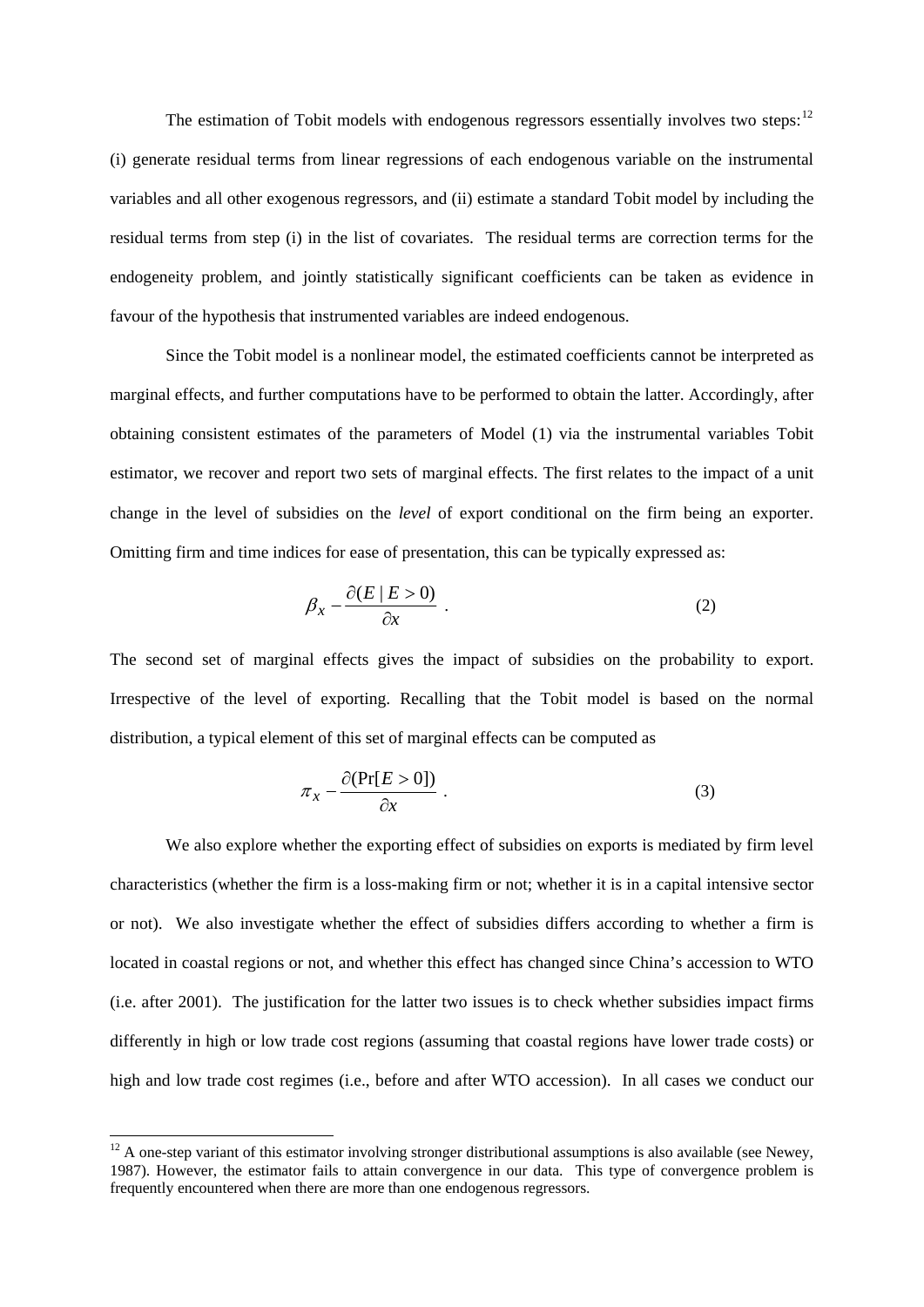analysis on the whole sample of domestic firms as well as for each of the main ownership categories state, collective and private—separately.

#### **4 Description of the data**

1

Our econometric analysis draws on the Annual Report of Industrial Enterprise Statistics compiled by the National Bureau of Statistics of China (NBS). The report covers the population of state-owned enterprises and all non-state firms with annual turnover of over five million Renminbi (just above \$600,000). It is estimated that the firms contained in the data set account for about 85-90% of total output in most industries. The NBS performs several logic tests to ensure the accuracy of the information in the report and identify illogical  $data.<sup>13</sup>$  $data.<sup>13</sup>$  $data.<sup>13</sup>$ 

The data set includes information on firm ownership structure, industry affiliation, geographic location, establishment year, employment, gross output, product innovation, R&D, value added, net fixed assets, exports, R&D and employee training expenditures.<sup>[14](#page-11-1)</sup> The data set available to us spans the period 1999 to 2005, and comprises of more than 1.3 million observations from about 446,000 firms. It is worth noting that the econometric work is confined to domestic-owned enterprises, in view of the objective of this paper.<sup>[15](#page-11-2)</sup> In the final analysis, 142909 domestic firms (with more than half a million total observations) have the minimum information required for the econometric estimation. Of those, around 14% of firms received production subsidies at some stage during the sample period.

The NBS assigns to each firm in the database a categorical variable indicating its ownership status. Nevertheless, it is also possible to construct a continuous measure of

<span id="page-11-0"></span><sup>&</sup>lt;sup>13</sup> In a recent OECD project Holz (2005) examines the validity of the Chinese dataset and concludes that the data are likely to be of high quality.

<span id="page-11-1"></span><sup>&</sup>lt;sup>14</sup> Nominal values are deflated using industry-specific ex-factory price indices obtained from China Statistical Yearbook 2006.

<span id="page-11-2"></span><sup>&</sup>lt;sup>15</sup> Firms are classified as foreign-owned multinationals once foreign participation exceeds 25 percent of ownership. Our analysis does not consider such foreign owned firms as the determinants of exporting can be expected to be quite different for those two types of firms (e.g., Girma et al., 2009), and because the focus of our paper is on the development of domestic exporters.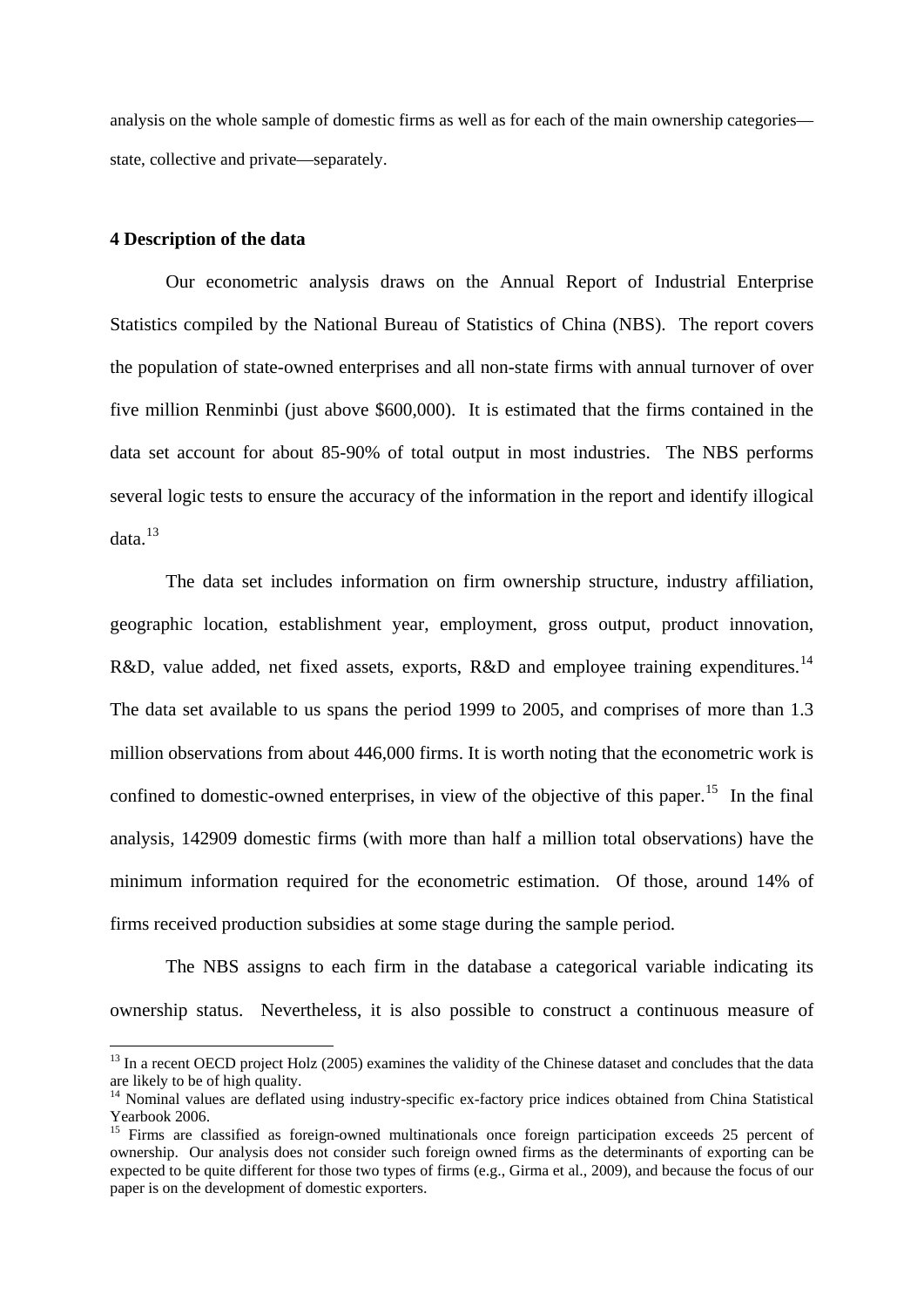ownership composition from the database by looking at the fraction of paid-in capital contributed by the state, private domestic and foreign investors. Using this measure of ownership, we define a firm as being state-owned, collectively or private if the state, collectives or private individuals are the majority investors in the firm, respectively. The data set provides information on the extent of foreign capital participation at the level of the firm. This enables us to calculate the share of foreign ownership in the domestic enterprise and identify the direct effects of FDI on domestic firms' export activity.

Table 3 includes the definition of the variables included in equation (1) and some summary statistics. A few points are noteworthy. Firstly, privately owned firms have the highest average level of exports compared to SOEs and collectively-owned firms. They are also, on average, the most productive (in terms of value added per worker). By contrast, SOEs are on average the largest (in terms of employment). Finally, not surprisingly, SOEs are, on average, the largest recipients of production subsidies.

### *[Table 3 here]*

Table 4 takes a closer look at the average growth of exports in our sample between 1999 and 2005 by two digit industry and ownership. A number of points stand out. Firstly, export growth in privately-owned firms has been remarkably strong in almost all sectors over that period, not only in more labour intensive sectors in which China may be expected to have a natural comparative advantage, but also in more high technology intensive sectors such as machinery and electronics (sectors  $35 - 42$ ). This is in line with the aggregate data presented in Table 1 above and Rodrik's (2006) view that China has not only become a significant player in export markets but also that its export basket is significantly more sophisticated than would be expected based on comparative advantage arguments.

The export performances of SOEs and collectively-owned firms are more diverse, however. While both types of firms show some positive export growth in some high tech sectors, this performance is significantly less than that of private firms. Also, there are a large number of sectors in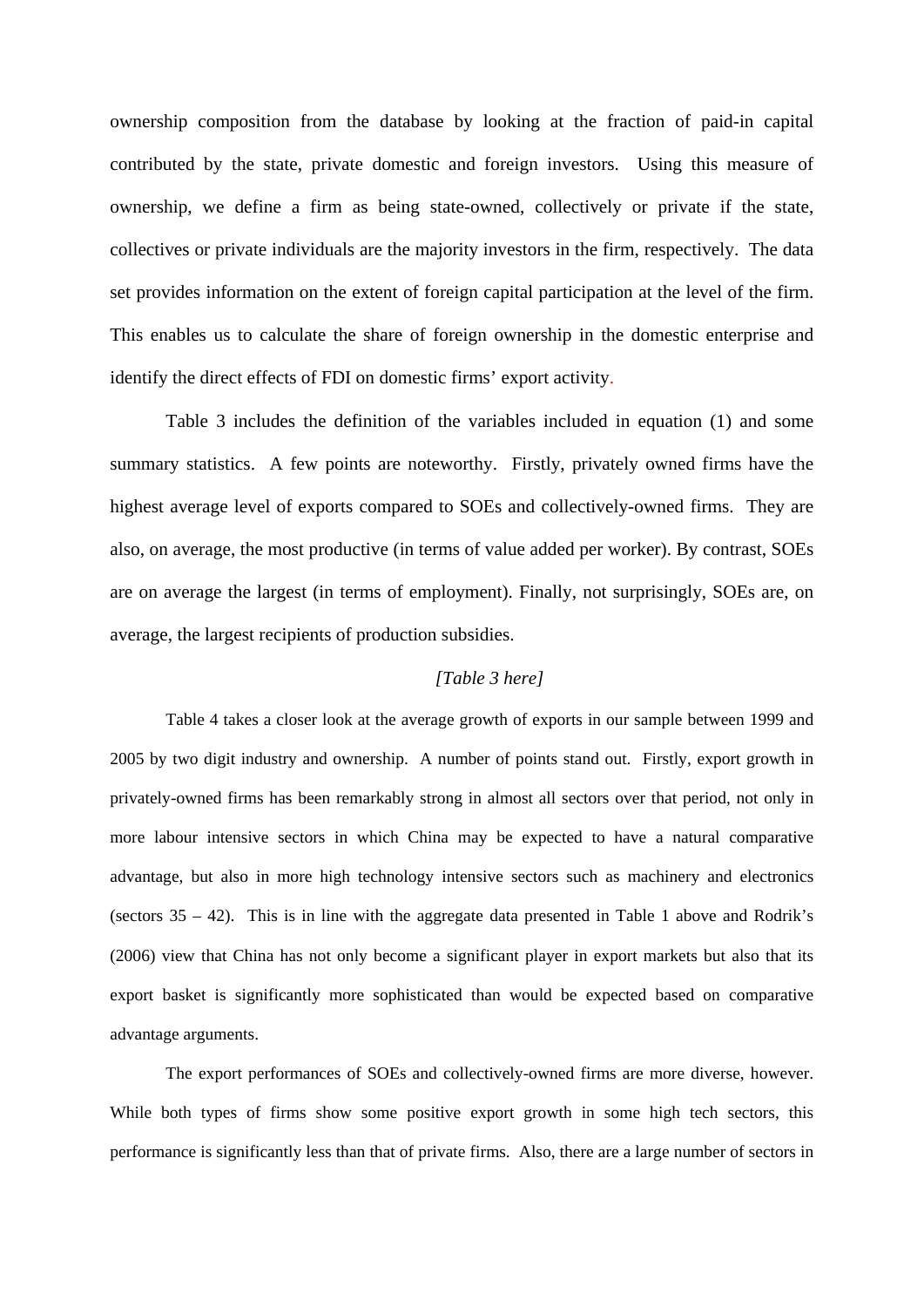which exports by those two types of firms declined over the five year period analysed. Given that SOEs are on average the largest recipients of production subsidies from local or central governments this, at first sight, does not suggest any strong relationship between export activity and subsidies. However, the summary statistics of course do not allow us to get to the bottom of this issue as we cannot allow for firm heterogeneity, endogeneity of subsidies and the conflating effects of other variables. This will be done in the econometric analysis in the next section.

#### *[Table 4 here]*

Given that our main interest is in the impact of production subsidies we present some data on average subsidies per firm across two digit industries in Table 5. In absolute values, subsidies were highest in the textiles (17) and ordinary machinery (35) sectors in 1999. This has shifted substantially in 2005, when firms in the instruments & meters industry (42) received by far the highest levels of subsidies. This perhaps reflects some shift of resources towards high tech industries in line with our conjecture. However, when considering the value of subsidies relative to output then no clear-cut picture emerges. The only noteworthy feature is that firms in the smelting and pressing of non-ferrous metals (33) industry receive by far the highest subsidies relative to output.

#### *[Table 5 here]*

In a next step in the analysis we attempt to get a better idea of which types of firms are likely to be subsidy recipients. Therefore, Table 6 presents the results of an exploratory econometric analysis where we regress the log level of production subsidy received by firm *i* in time *t* on a number of firm characteristics which we may expect to be correlated with subsidy receipt. We find that, all other things equal, SOEs receive on average larger subsidies than collectively owned or private firms. The first result is in line with the summary statistics presented in Table 3 but now allows the conclusion that SOEs are more prominent recipients of subsidies even when controlling for some other firm characteristics.

Irrespective of ownership structure the majority of enterprises in China are affiliated to some level of government administration (e.g. Lui et al, 2006). The function of the relevant government body (local, provincial or central) is to offer credit guarantees and political protection, in return for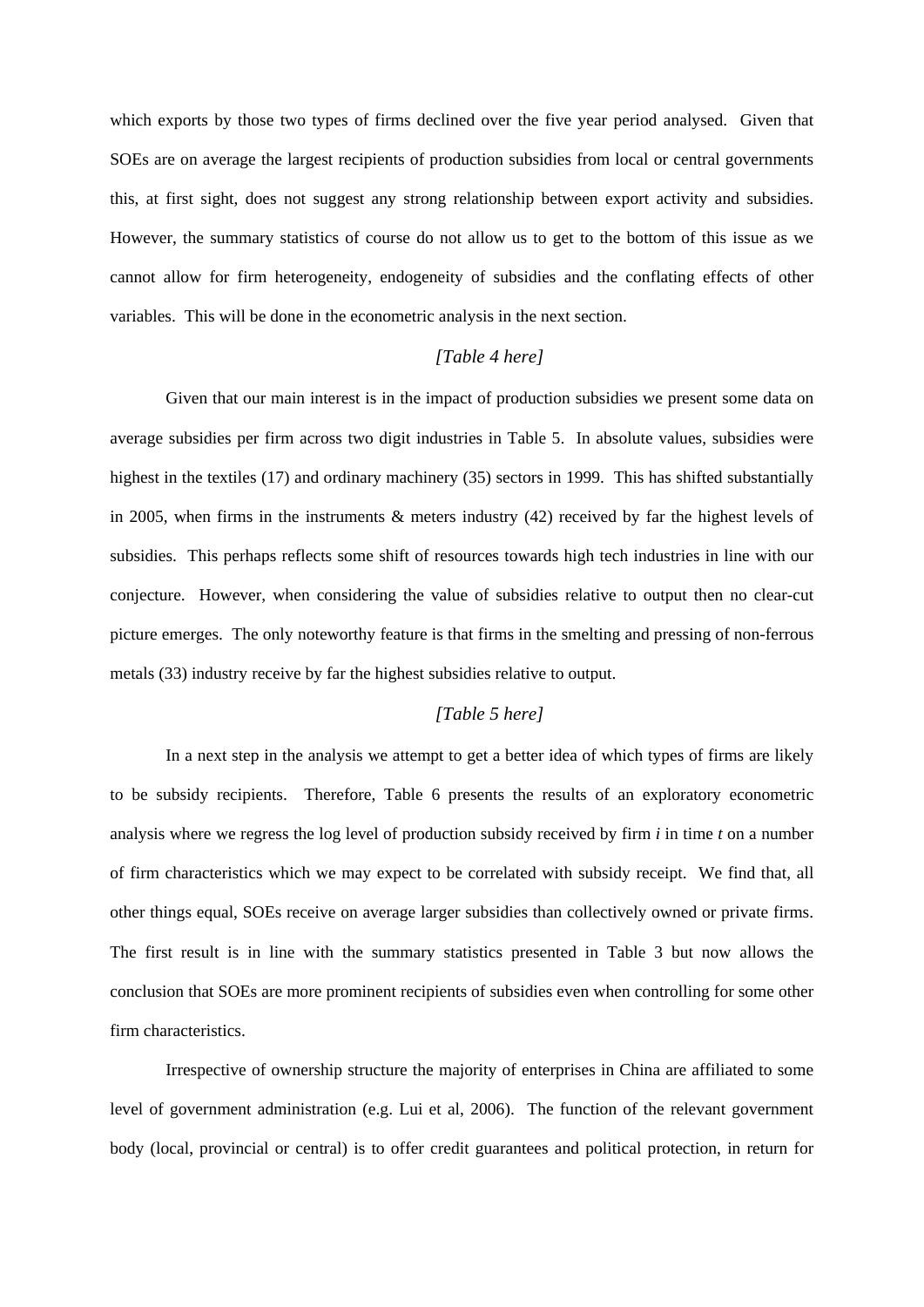some "management fees". Our exploratory work suggests that the government-firm relationship is important in attracting production subsidies, with firms under the control or associated with the central government benefiting disproportionately more in this respect.

We also include our two instrumental variables candidates, the level of employee social welfare benefits and the contribution of local and regional governments to a firm's paid up capital in this exploratory analysis. As can be seen, both are positively correlated with the receipt of subsidies.

As to the other observables included in the model we find that, generally, larger firms receive higher absolute levels of subsidies and the profitability of the firm is negatively correlated (with the exception of collectively-owned firms) with the level of the subsidy it receives. This is perhaps a reflection of the common policy of subsidising loss-making SOEs – a policy that China committed to end by 2005 with its accession to the WTO in 2001. Furthermore, we find for all types of firms, especially for SOEs, that exporting is positively correlated with the amount of subsidy received.

It needs to be stressed this analysis is only exploratory and intended to shed some lights on the correlates of production subsidies in China. A fuller treatment of the issue is beyond the scope of this paper.

#### *[Table 6 here]*

#### **5 Econometric results**

We now turn to the more formal econometric modelling of firm level exports based on equation (1). In order to establish some benchmark results as well as to provide a statistical test of the validity of the instruments, Table 7 presents the findings of estimating equation (1) using the linear GMM estimator. In all specification, the instrument validity tests are in line with our expectation that the instrumental variable candidates are exogenous. It is also reassuring to note that the Cragg and Donald (1993) test emphatically rejects the null hypothesis that social welfare benefits and state capital are weak instruments for production subsidy. The linear GMM estimator suggests that a positive and significant relationship between production subsidy and exports exists. It also provides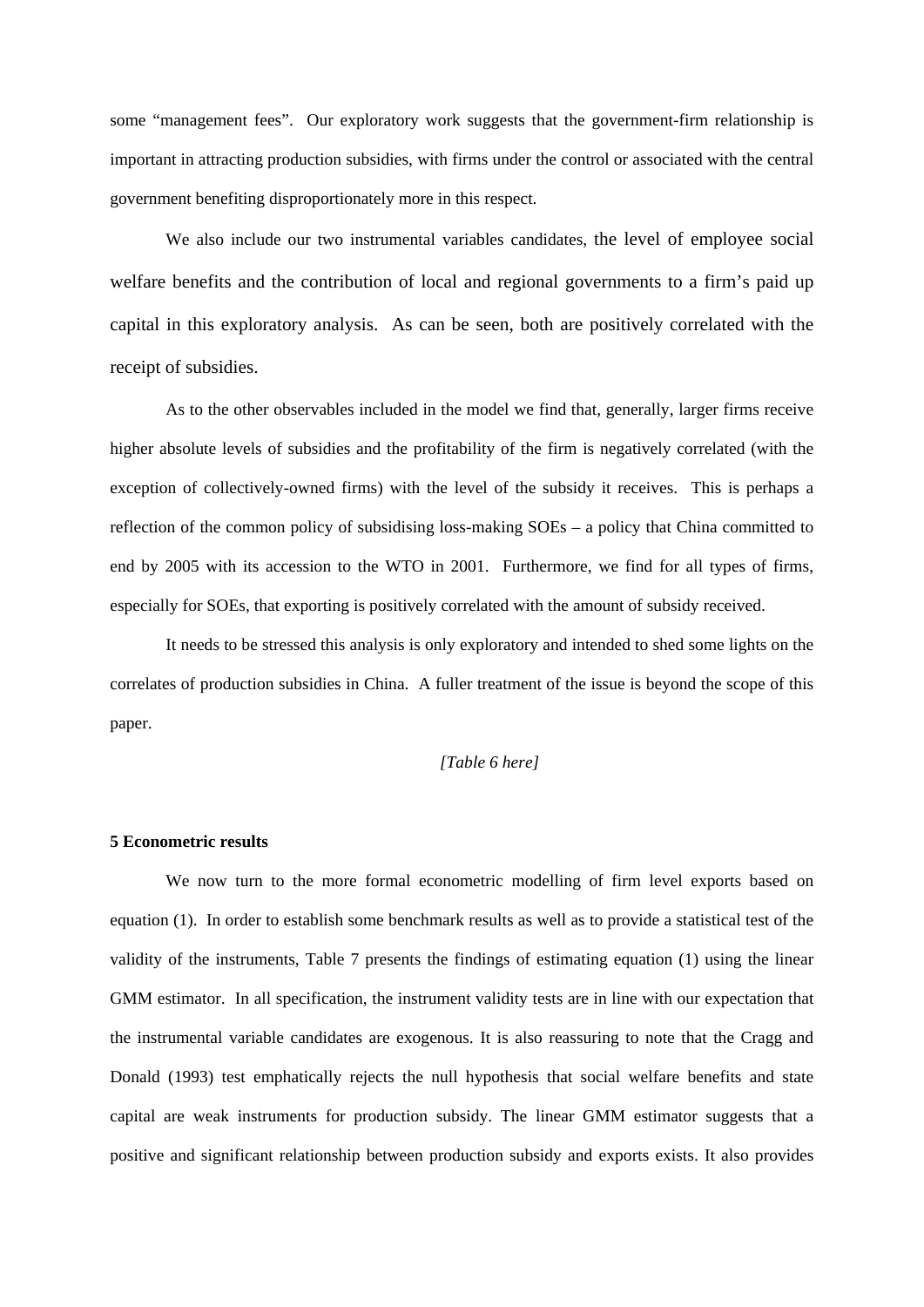suggestive evidence that effect of subsidies is conditional on firm level characteristics. The results from the linear GMM are potentially biased as it does not take account of the left truncation of the dependent variable. Therefore, we concentrate on the estimates from the endogenous Tobit model in the remainder of the paper.

#### *[Table 7 here]*

#### *Production subsidies and the level of exports*

Table 8 reports marginal effects of a unit change in the independent variable on the level of exporting given that the firm is an exporter (as in equation 2), from the instrumental variables Tobit model based on the whole data set. It worth noting that the test for the null hypothesis that the subsidies are exogenous is emphatically rejected all specifications. In terms of the coefficients on the control variables included in the model, we find they all turn out as expected. In line with the literature we find that export activity is highly persistent as indicated by the positive and statistically significant coefficient on the dummy variable indicating previous export experience. We also find that firms that are more productive, larger and those that receive larger inflows of foreign capital tend to export more.

The variable of most interest to us is, of course, the production subsidy and we find that this has a positive effect on the level of exports, as expected. According to the baseline model in Column (1) we find that doubling production subsidies would, on average, lead to a 10.3% increase in the level of exports.[16](#page-15-0) This result is, thus, in line with Rodrik (2006) and Wang and Wei (2007), who also stress the important role policy has had on China's export performance.<sup>[17](#page-15-1)</sup>

The results thus far constrain the effect of subsidies on exporting to be the same for all firms. This misses important aspects of heterogeneity in our sample. We attempt to explore some of these facts in further results in Table 8 where we allow the coefficient on subsidies to vary according to

1

<span id="page-15-1"></span><span id="page-15-0"></span><sup>&</sup>lt;sup>16</sup> Recall that this is a "pure" export effect as we control for productivity and firm size in the regressions.<br><sup>17</sup> However, it contrasts somewhat with Bernard and Jensen (2004) who find that state support has had no significant effect on the probability to export of firms in the US. A number of differences in the analyses are worth pointing out. Firstly, our subsidy measure captures production subsidies to firms while Bernard and Jensen explicitly measure export promotion activities at the level of the state. These are likely to consist mainly of efforts to collect information on foreign markets to lower entry barriers, or a co-ordination role for current and future exporters, and are hence quite distinct from financial assistance related to actual production. Secondly, our data relate to an emerging economy which has a much greater potential for new firms to enter export markets than in a mature economy like the US.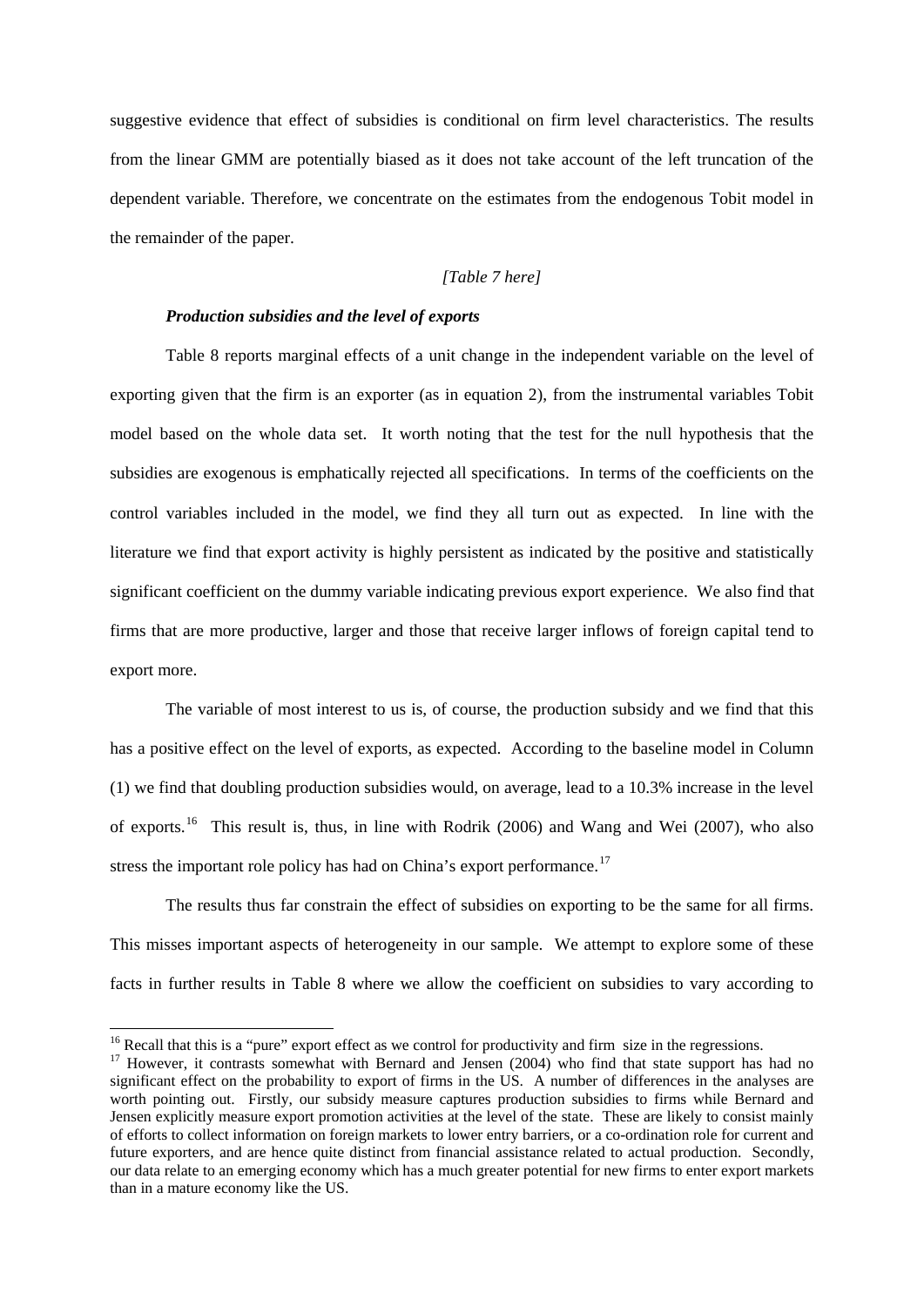some given characteristic. In column (2) we interact subsidies with a dummy equal to one if a firm operates in a sector that is judged to be relatively capital intensive. Rodrik (2006) argues that Chinese policy was in particular directed towards building up knowledge and export capability in high technology sectors (contrary to its natural comparative advantage in labour intensive products) and we may therefore expect that subsidies had a larger influence in those sectors. Our result on the interaction term is in line with this contention. We find that only firms in capital-intensive sectors benefit from subsidies.

To consider another aspect of heterogeneity, in column (3) we interact subsidies with a dummy equal to one if a firm is loss making. This explores the impact of China's particular policy of granting subsidies to loss making SOEs which were an issue during WTO negotiations (Eckaus, 2006). Our results show that such subsidies had less effect on export activity. One explanation might be that subsidies could encourage these loss making firms to stay inefficient or loss making, in order to obtain subsidies for loss making firms again in the next year. Column (4) shows that the exports of firms in non-coastal (high trade cost) regions benefit more from subsidies indicating that the latter are playing a role in reducing trade costs and that government policy plays a larger role in less-developed (high trade cost) regions. Finally Column (5) of Table 8 indicates that the positive relationship between exports and subsidies continues in the post-WTO era (low trade cost regime), albeit at a less pronounced level.

#### *[Table 8 here]*

Another aspect of heterogeneity in our sample is ownership. In the analysis thus far we pool data for state-owned, collectively-owned and private firms. In order to capture possible differences in firms' benefits from subsidies, we split the sample into three sub-samples for each type of ownership and estimate the model separately on these. The results are reported in Tables 9 to 11. The effects of our control variables are qualitatively similar across ownership structure, while recognising that the magnitude of coefficients is somewhat different in the three samples in a number of instances.

However, when exploring the role of firm characteristics in the export-subsidy nexus, there are some interesting differences across ownership structure: We fail to find an unconditional effect of subsidies on exporting for private owned firms (Table 11, column (1), although they still do benefit if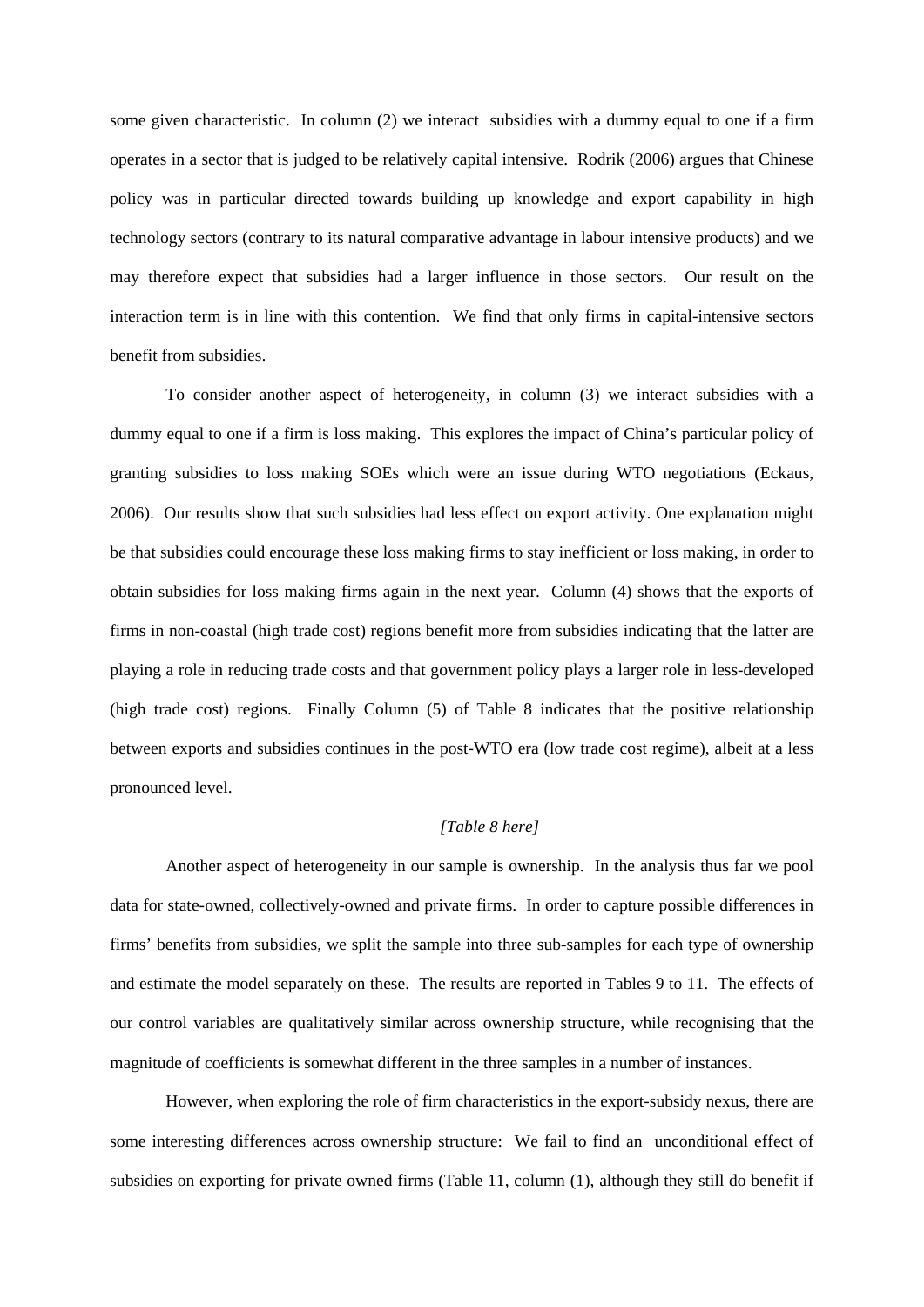they are in capital intensive industries, profit making and in non-coastal regions. On the other hand, the profit making status of collectively-owned firms does not appear to affect the subsidy-export nexus. Finally, it is worth noting that the exports of state-owned enterprises benefit from production subsidies, irrespective of the firms' capital intensity.

#### *[Tables 9-11 here]*

#### *Production subsidies and the probability of exporting*

In the preceding paragraphs we discussed the marginal effects of production subsidies on the volume of exports, given that the firm is exporting. We now briefly discuss the impact of subsidies on the probability of exporting based on the marginal effects (as in equation 3) reported in Tables 12-15. Considering the results from whole sample (Table 12), a doubling of production subsidies increases the probability of exporting by two percentage points on average  $(Column(1))$  and further analysis shows that this effect is confined to capital intensive industries, is relatively more pronounced amongst profit-making firms and firms in non-coastal regions. What is striking here is the fact that the magnitudes of the effects are quite small. This finding suggests that production subsides in China play a relatively minor role in helping new exporters. This lack of economic significance of the impact of subsidies on the probability of exporting remains intact as we analyse the model across the various ownership categories (see Tables 13-15). Based on this we conclude that subsidies can enhance the exporting capacity of firms that are already in the export market and perhaps help maintain their international competitiveness.

#### *[Tables 12-15 here]*

#### **6 Conclusions**

Using a unique data set from the Chinese manufacturing sector, this paper analyses the impact of production subsidies on firms' export performance. It documents robust evidence that production subsidies stimulate export activities of existing exporters, but have not been very helpful for a firm to enter the export market. However, we also find that the export-enhancing subsidy effect is conditional on firm characteristics. In particular, the beneficial impact of subsidies is found to be more pronounced amongst profit-making firms, firms that are in capital intensive industries, and those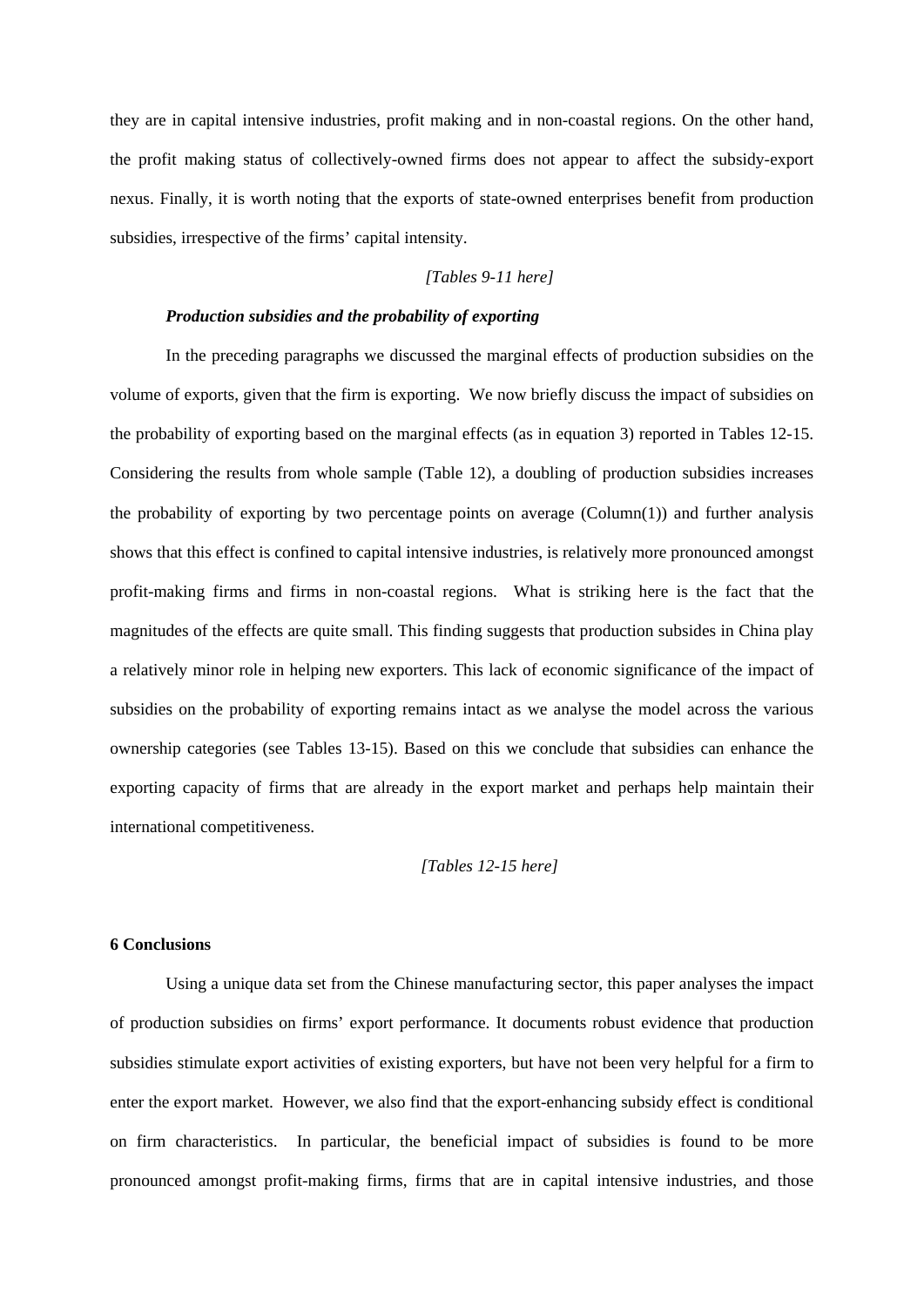located in non-coastal regions. Compared to firm characteristics, the extent of heterogeneity across ownership structure proves to be relatively less important.

So it appears that the answer to the question posed in the title is affirmative. But this answer raises other challenging questions: Do production subsidies have a significant trade distorting effects on China's trading partners? Answering this question has a serious implication in light of China's WTO commitment to stop subsidising domestic firms by 2005. Irrespective of the motive of local or central governments for extending production subsidies, the fact that subventions foster export activity might lead to suggestions of unfair trade practice. However, a more detailed analysis based on firm level export data by commodity and destination country is warranted in order to substantiate or refute such claims. Another important question concerns the welfare implications of such subsidies. Is the use of subsidies to foster export activity (intentionally or unintentionally) a good use of resources? Tackling this question is beyond the scope of this paper but clearly deserves further theoretical and empirical investigation.

#### **References**

Bajona, C. and T. Chu (2004) "China's WTO accession and its effect on state-owned enterprises", East West Center Working Paper No. 70

Bernard, A. and Jensen, B.J. (2004). "Why Some Firms Export", *Review of Economics and Statistics*, 86, pp. 561-569.

Blundell, R.W. and Smith, R. J., (1996) "An exogeneity test for a simultaneous equation Tobit model with an application to labor supply". *Econometrica*, 54:4, 679-686.

Branstetter, L.G. and R.C. Feenstra (2002) "Trade and foreign direct investment in China: a political economy approach", *Journal of International Economics*, 58, 335-358

Branstetter, L.G.and N. Lardy (2006) "China's Embrace of Globalization". NBER Working Paper No. W12373

Cragg, J. G.., and G. Donald (1993) "Testing identifiability and specification in instrumental variables models", *Econometric Theory* 9: 222-240.

Eckaus, R.S. (2006) "China's exports, subsidies to state owned enterprises and the WTO", *China Economic Review*, 17, 1-13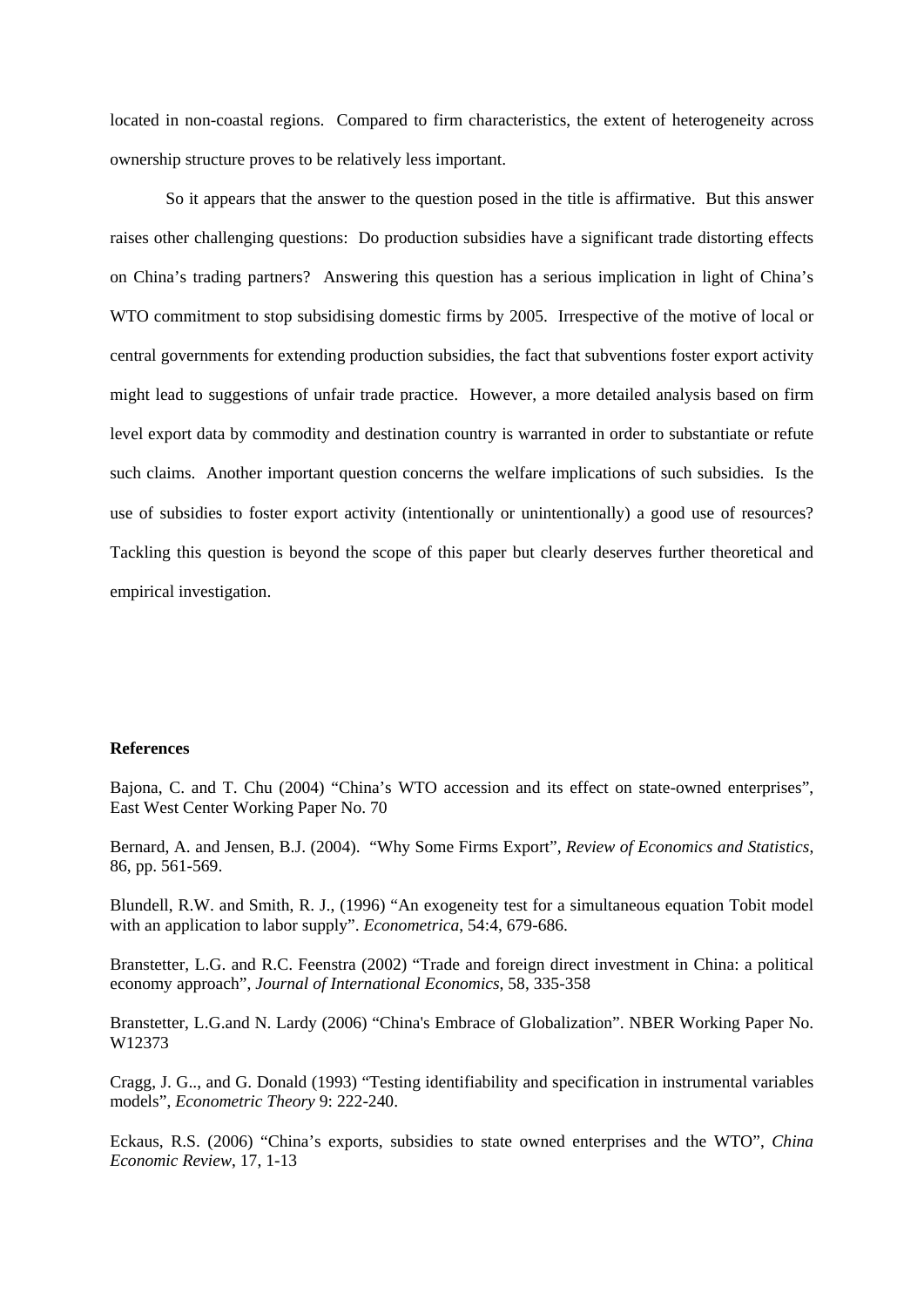Girma, S., H. Görg and A. Hanley (2009) "R&D and exporting: A comparison of British and Irish firms", *Review of World Economics*, forthcoming

Girma, S., Y. Gong, H. Görg and Z. Yu (2006), "Can production subsidies foster export activity? Evidence from Chinese firm level data", GEP Research Paper 2006/43, University of Nottingham

Görg, H., M. Henry and E. Strobl (2008) "Grant support and exporting activity", *Review of Economics and Statistics*, 90, 168-174.

Holz, C. (2005), "China governance project: The institutional arrangements for the production of statistics", OECD Statistics Working Paper JT00177141

Lachenmaier, S. and L. Wößmann (2006) "Does innovation cause exports? Evidence from exogenous innovation impulses and obstacles using German micro data", *Oxford Economic Papers*, 58, 317-350

Lin, J. and Y. Li, (2002), "Export and Economic Growth in China: A Demand-oriented Analysis", Peking University, China, Paper No. C2002008

Linden, G., K.L. Kraemer and J. Dedrick (2006) "Who captures value in a global innovation system? The case of Apple's ipod"

Lui, S., Sun, P, and Woo, W.T. (2006) "The political economy of Chinese-style privatization: motives and constraints". *World Development,* 34, 2016-2033

Luo, H. and Golembiewski, R (1996), Budget Deficits in China: Calculations, Causes, and Impacts, SPAEF: Public Administration and Management: An interactive Journal, 1(1)

Melitz, M. (2003), The impact of trade on aggregate industry productivity and intra-industry reallocation, *Econometrica*, 71, 1695-1725

Newey, W.K. (1987) "Efficient estimation of limited dependent variables models with endogenous explanatory variables". *Journal of Econometrics* 36, 231-250

Roberts, M.J. and Tybout, J.R. (1997). "The decision to export in Colombia: an empirical model of entry with sunk costs", *American Economic Review*, Vol. 87, pp. 545-564

Rodrik, D. (2006) "What's so special about China's exports?" NBER Working Paper 11947

Schott, P. K. (2008) "The relative sophistication of Chinese exports", *Economic Policy*, Vol. 23, pp. 5- 49

Wang, Z. and Wei, S. J. (2007), "What accounts for the rising sophistication of China's exports?" NBER working paper 13771

WTO, (2006), World Trade Report 2006: Exploring the links between subsidies, trade and the WTO

WTO, (2007), World Trade Report 2007: Six decades of multilateral trade cooperation: What have we learnt?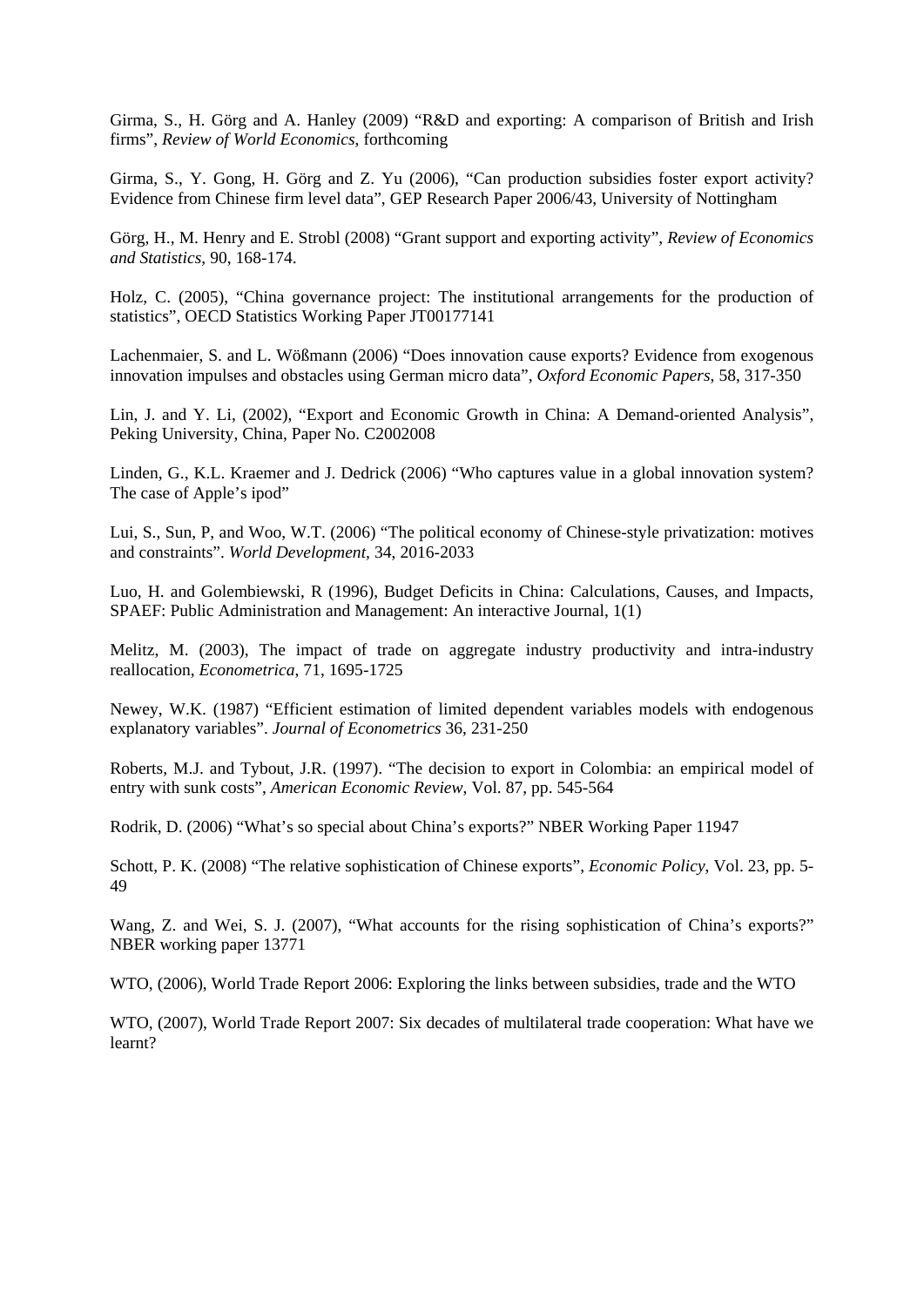

**Figure 1: China's GDP and export**

Source: PRC National Bureau of Statistics of China, *China Statistical Yearbook*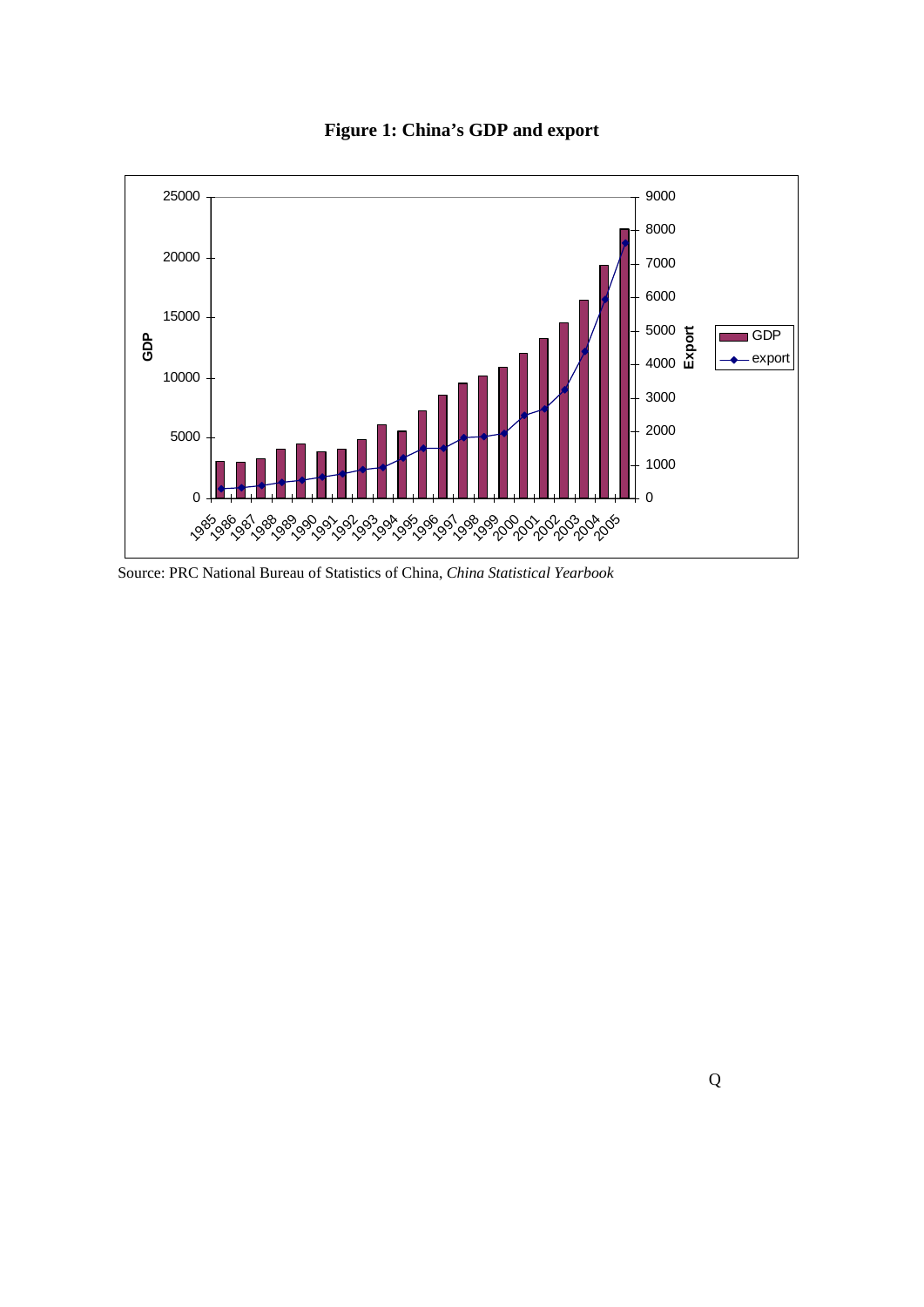|                                                   |        |        | US\$100million |
|---------------------------------------------------|--------|--------|----------------|
| <b>Commodity Description</b>                      | 2005   | 2006   | 2007           |
| Electrical machinery & Equipment*                 | 4267.5 | 5494.4 | 7011.7         |
| High-Tech products*                               | 2182.5 | 2814.9 | 3478.3         |
| Automatic data processing machines and components | 763.1  | 930.2  | 1237.1         |
| Garments                                          | 738.8  | 951.9  | 1150.7         |
| Textile                                           | 411.3  | 488    | 561            |
| Parts of automatic data processing machines'      | 283.6  | 326.2  | 322.9          |
| Telephone                                         | 206.4  | 312.1  | 356            |
| Footwear & parts thereof                          | 190.5  | 218.1  | 253.1          |
| Parts of TV set, Sound Recording Apparatus        | 181.4  | 251.6  | 108.1          |
| Integrated Circuit and microelectronics apparatus | 143.9  | 213.1  |                |
| Furniture                                         | 135    | 171.3  | 221.5          |
| Iron & steel                                      | 130.8  | 262.4  | 441.3          |
| <b>Plastic articles</b>                           | 112.8  | 133    | 144.8          |
| TV set (including a complete set of Spare parts)  | 84.1   | 129.6  | 90.4           |
| Record and DVD player                             | 76.5   | 77.7   |                |
| Travelling appliance and suitcase                 | 73.1   | 87     | 108.2          |
| Parts of Motor Vehicles                           | 65.8   | 88.8   | 122.8          |
| <b>Toys</b>                                       | 65.6   | 70.5   |                |
| Petroleum products refined                        | 64.1   | 70.5   | 91.5           |
| Play station                                      | 63.8   | 82.5   | 92.4           |

# **Table 1: China's Top Export Commodities (in Value)**

Source: PRC General Administration of Customs, *China's Customs Statistics*

\* This category includes a wide variety of products including computers, personal digital assistants, power tools, and small appliances. It also includes such commodities in this table.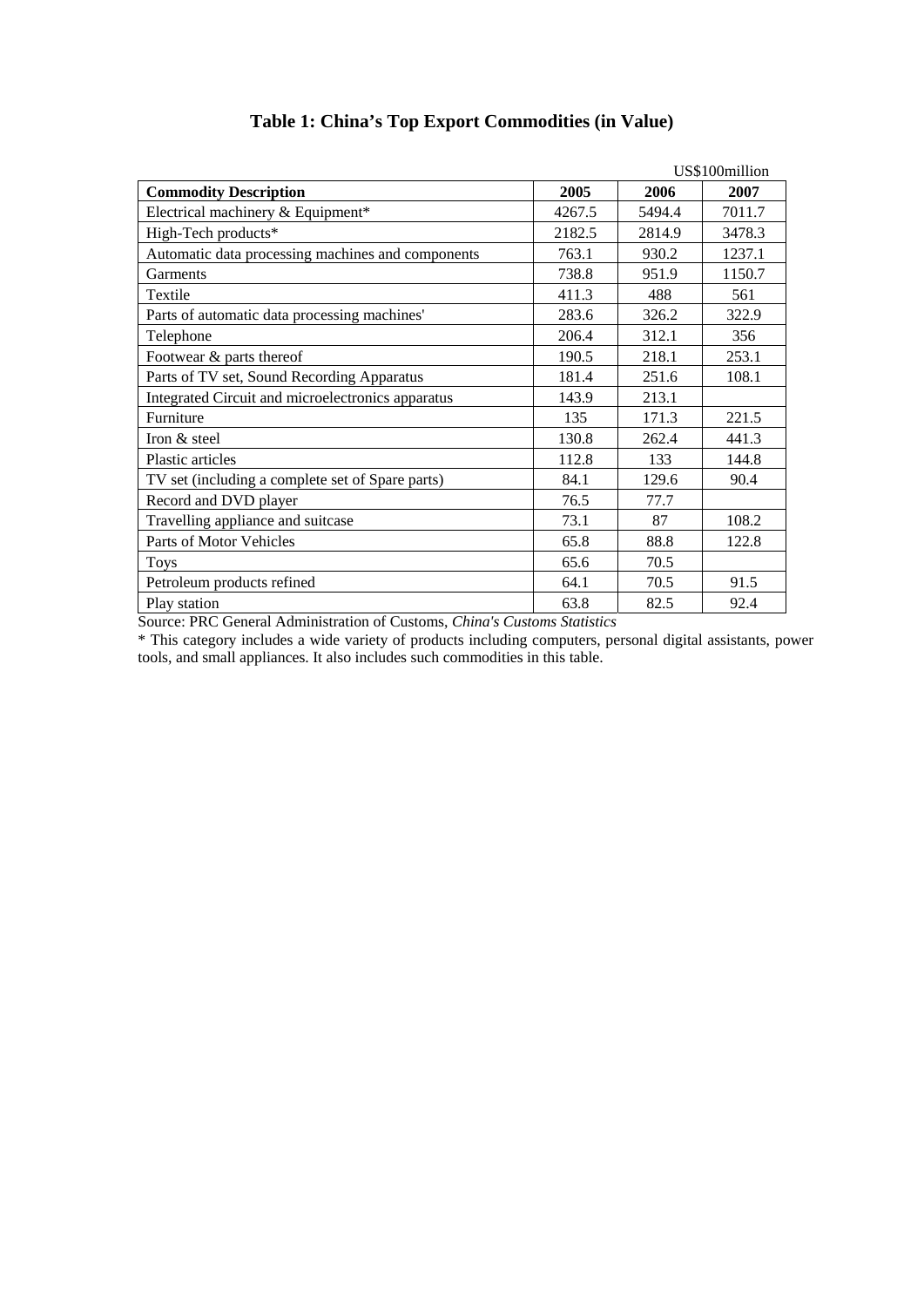|       |                                                                 |                                          |                                                                           | 100 million US\$ |
|-------|-----------------------------------------------------------------|------------------------------------------|---------------------------------------------------------------------------|------------------|
| Year  | Innovation funds and<br>science & technology<br>promotion funds | Subsidies to Loss-<br>making Enterprises | Additional<br>appropriation for<br>enterprises'<br>circulating<br>capital | Total            |
| 1985  | 35.22                                                           | 172.66                                   | 4.87                                                                      | 212.74           |
| 1986  | 37.61                                                           | 94.06                                    | 2.88                                                                      | 134.55           |
| 1987  | 33.56                                                           | 101.13                                   | 3.24                                                                      | 137.94           |
| 1988  | 40.57                                                           | 119.95                                   | 2.58                                                                      | 163.10           |
| 1989  | 38.86                                                           | 159.06                                   | 3.21                                                                      | 201.13           |
| 1990  | 32.18                                                           | 121.02                                   | 2.28                                                                      | 155.48           |
| 1991  | 33.97                                                           | 95.85                                    | 2.46                                                                      | 132.27           |
| 1992  | 40.55                                                           | 80.69                                    | 1.93                                                                      | 123.17           |
| 1993  | 73.13                                                           | 71.38                                    | 3.21                                                                      | 147.72           |
| 1994  | 48.17                                                           | 42.49                                    | 2.01                                                                      | 92.67            |
| 1995  | 59.21                                                           | 39.25                                    | 4.17                                                                      | 102.62           |
| 1996  | 62.91                                                           | 40.58                                    | 5.16                                                                      | 108.65           |
| 1997  | 77.59                                                           | 44.45                                    | 6.30                                                                      | 128.34           |
| 1998  | 77.45                                                           | 40.28                                    | 5.12                                                                      | 122.84           |
| 1999  | 92.54                                                           | 35.03                                    | 6.81                                                                      | 134.39           |
| 2000  | 104.52                                                          | 33.68                                    | 8.58                                                                      | 146.78           |
| 2001  | 119.80                                                          | 36.25                                    | 2.74                                                                      | 158.79           |
| 2002  | 117.00                                                          | 31.36                                    | 2.29                                                                      | 150.65           |
| 2003  | 132.05                                                          | 27.35                                    | 1.44                                                                      | 160.85           |
| 2004  | 150.29                                                          | 26.33                                    | 1.50                                                                      | 178.13           |
| 2005  | 182.45                                                          | 23.59                                    | 2.22                                                                      | 208.26           |
| Total | 1589.60                                                         | 1436.45                                  | 75.00                                                                     | 3101.06          |

# **Table 2: National Budgetary Expenditure on Industry**

Source: China fiscal yearbook, China statistical yearbook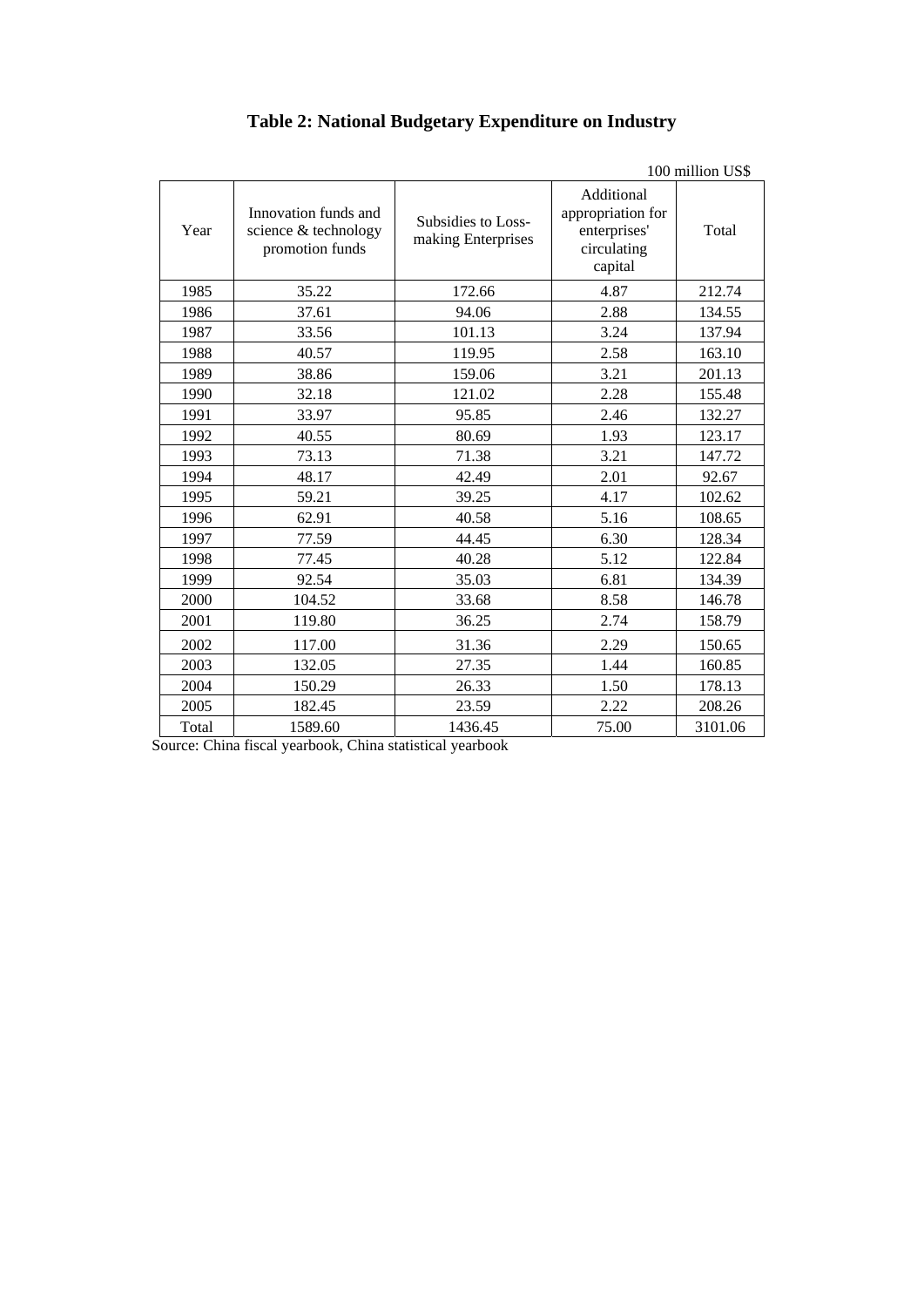# **Table 3: Definition and summary statistics of key variables**

|                 |                                 | <b>SOEs</b> |            | <b>COLLECTIVES</b> |           | <b>PRIVATES</b> |           |
|-----------------|---------------------------------|-------------|------------|--------------------|-----------|-----------------|-----------|
| Variable        | Definition                      | Mean        | Std. Dev.  | Mean               | Std. Dev. | Mean            | Std. Dev. |
| <b>Exports</b>  | Log of exports sales            | 1.401       | 3.354      | 1.764              | 3.691     | 2.253           | 4.062     |
|                 | Among exporters                 | 8.928       | 2.117      | 9.205              | 1.615     | 9.297           | 1.608     |
| Exporting       | Dummy $=1$ if firms exported    |             |            |                    |           |                 |           |
| experience      | two years ago                   | 0.146       | 0.353      | 0.166              | 0.372     | 0.202           | 0.401     |
| Subsidy         | Log of production subsidy       |             |            |                    |           |                 |           |
|                 | from local<br>and<br>central    |             |            |                    |           |                 |           |
|                 | governments                     | 1.078       | 2.456      | 0.811              | 2.101     | 0.709           | 1.969     |
| Size            | Log of employment               | 5.240       | 1.488      | 4.807              | 1.092     | 4.840           | 1.074     |
| Productivity    | factor<br>Total<br>productivity |             |            |                    |           |                 |           |
|                 | generated from fixed effects    |             |            |                    |           |                 |           |
|                 | translog<br>production          |             |            |                    |           |                 |           |
|                 | functions                       | $-0.545$    | 1.398      | 0.296              | 0.844     | 0.319           | 0.833     |
| <b>FDI</b>      | of<br>foreign<br><b>Share</b>   |             |            |                    |           |                 |           |
|                 | multinationals<br>capital in    |             |            |                    |           |                 |           |
|                 | firm's total capital            | 0.004       | 0.038      | 0.008              | 0.071     | 0.006           | 0.061     |
| Welfare Benefit | and local<br>Log of central     |             |            |                    |           |                 |           |
|                 | governments social welfare      |             |            |                    |           |                 |           |
|                 | benefits received by firms      |             |            |                    |           |                 |           |
|                 | employees.                      | 980.469     | 6275.917   | 252.775            | 1352.698  | 353.791         | 2580.847  |
| State capital   | Log of capital invested<br>in   |             |            |                    |           |                 |           |
|                 | the firm by local and central   |             |            |                    |           |                 |           |
|                 | governments.                    | 23522.540   | 256756.000 | 181.136            | 3663.699  | 2984.859        | 72775.590 |
| Number<br>of    | 142909 (total)                  | 26502       |            | 44488              |           | 71919           |           |
| firms           |                                 |             |            |                    |           |                 |           |
| Observations    | 503651                          | 103237      |            | 103237             |           | 231113          |           |

Source: Authors calculations based on the database used in this paper.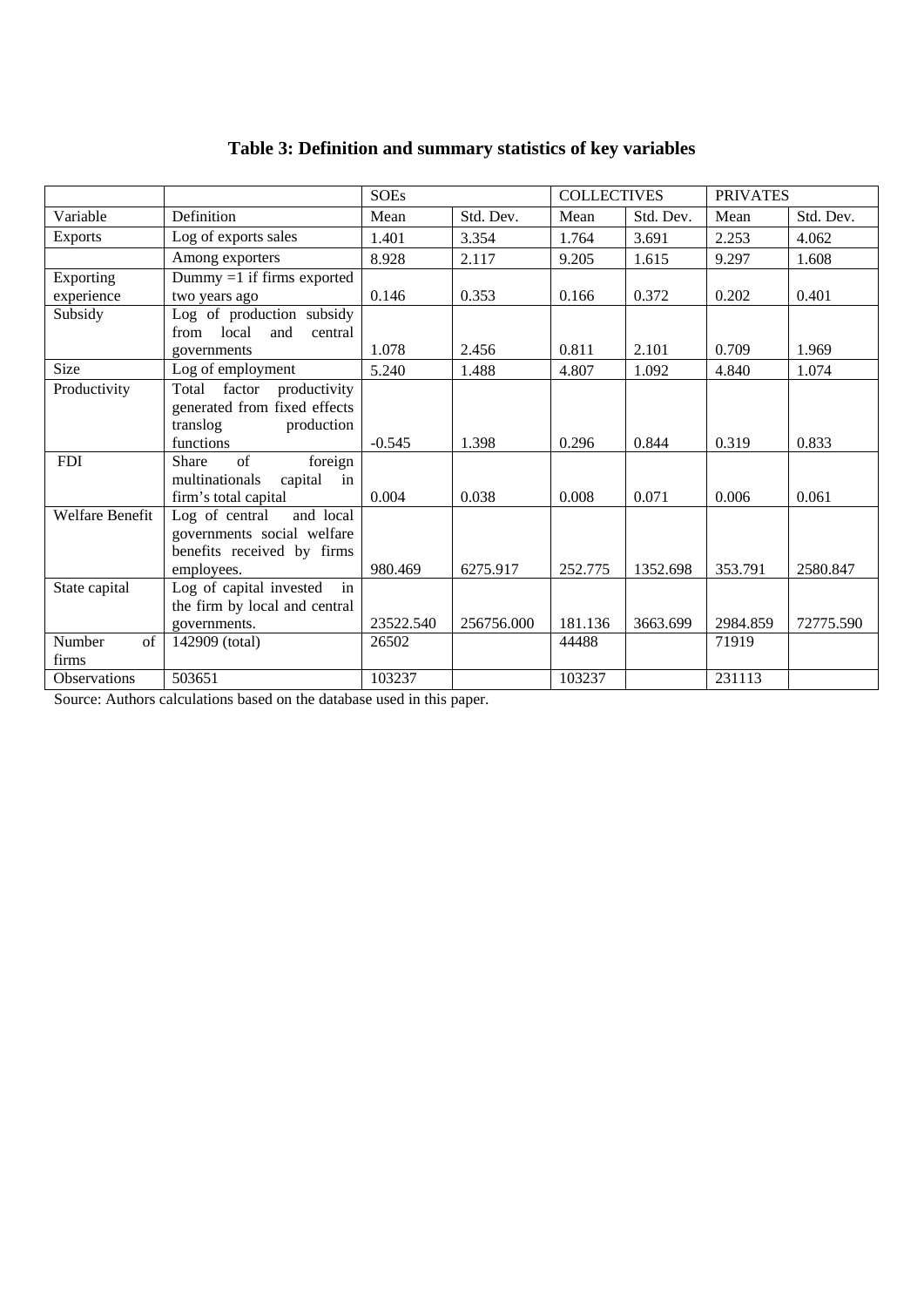# **Table 4: Domestic firms' average growth of exports between 1999 and 2005**

| Two-digit industry                              | <b>SOE</b> | <b>COLL</b> | <b>PRIV</b> |
|-------------------------------------------------|------------|-------------|-------------|
| 13-Food Processing*                             | $-2.12%$   | 4.20%       | 7.21%       |
| 14-Food Production*                             | 1.33%      | 5.58%       | 14.90%      |
| 15-Beverage Industry*                           | $-0.21%$   | 7.34%       | 7.33%       |
| 17-Textile Industry*                            | $-17.96%$  | $-1.09%$    | 9.30%       |
| 18-Garments and Other Fibre Products*           | $-5.58%$   | 8.16%       | 18.54%      |
| 19-Leather, Furs, Down and Related Products*    | $-24.38%$  | 14.32%      | 22.99%      |
| 20-Timber Processing*                           | $-1.91%$   | 4.80%       | 19.62%      |
| 21-Furniture Manufacturing*                     | $-5.95%$   | 12.92%      | 31.88%      |
| 22-Papermaking and Paper Products*              | $-2.03%$   | 5.04%       | 5.37%       |
| 23-Printing and Record Medium Reproduction*     | 1.89%      | 9.33%       | 12.02%      |
| 24-Cultural, Educational and Sports Goods*      | $-8.18%$   | 12.98%      | 29.55%      |
| 25-Petroleum Refining and Coking                | $-16.78%$  | $-4.09%$    | $-6.98%$    |
| 26-Raw Chemical Materials and Chemical Products | $-2.10%$   | 2.68%       | 11.10%      |
| 27-Medical and Pharmaceutical Products          | $-4.11%$   | 4.63%       | 10.97%      |
| 28-Chemical Fibre                               | $-21.49%$  | 9.41%       | 10.65%      |
| 29-Rubber Products*                             | 10.67%     | 6.57%       | 21.12%      |
| 30-Plastic Products*                            | $-6.73%$   | 4.81%       | 12.25%      |
| 31-Nonmetal Mineral Products*                   | 1.71%      | 7.15%       | 14.85%      |
| 32-Smelting and Pressing of Ferrous Metals      | 6.13%      | $-1.21%$    | 1.45%       |
| 33-Smelting and Pressing of Nonferrous Metals   | $-3.87%$   | 0.56%       | 7.44%       |
| 34-Metal Products*                              | $-2.00\%$  | 2.87%       | 17.83%      |
| 35-Ordinary Machinery                           | 0.31%      | 10.93%      | 15.55%      |
| 36-Special Purposes Equipment                   | 3.46%      | 7.24%       | 17.15%      |
| 37-Transport Equipment                          | 5.53%      | 10.32%      | 19.34%      |
| 39-Other Electronic Equipment                   | $-3.36%$   | 8.91%       | 18.11%      |
| 40-Electric Equipment and Machinery             | $-8.79%$   | 6.21%       | 19.36%      |
| 41-Electronic and Telecommunications            | $-10.28%$  | 3.11%       | 16.70%      |
| 42-Instruments and meters                       | $-15.16%$  | 2.81%       | 30.51%      |

# **by ownership and two-digit industry:**

Notes:

- a. Authors calculations based on the database used in this paper.
- b. The numbers preceding the industry description refer to the two-digit codes used by the State Statistical Bureau of China.
- c. \* indicates more labour-intensive industries.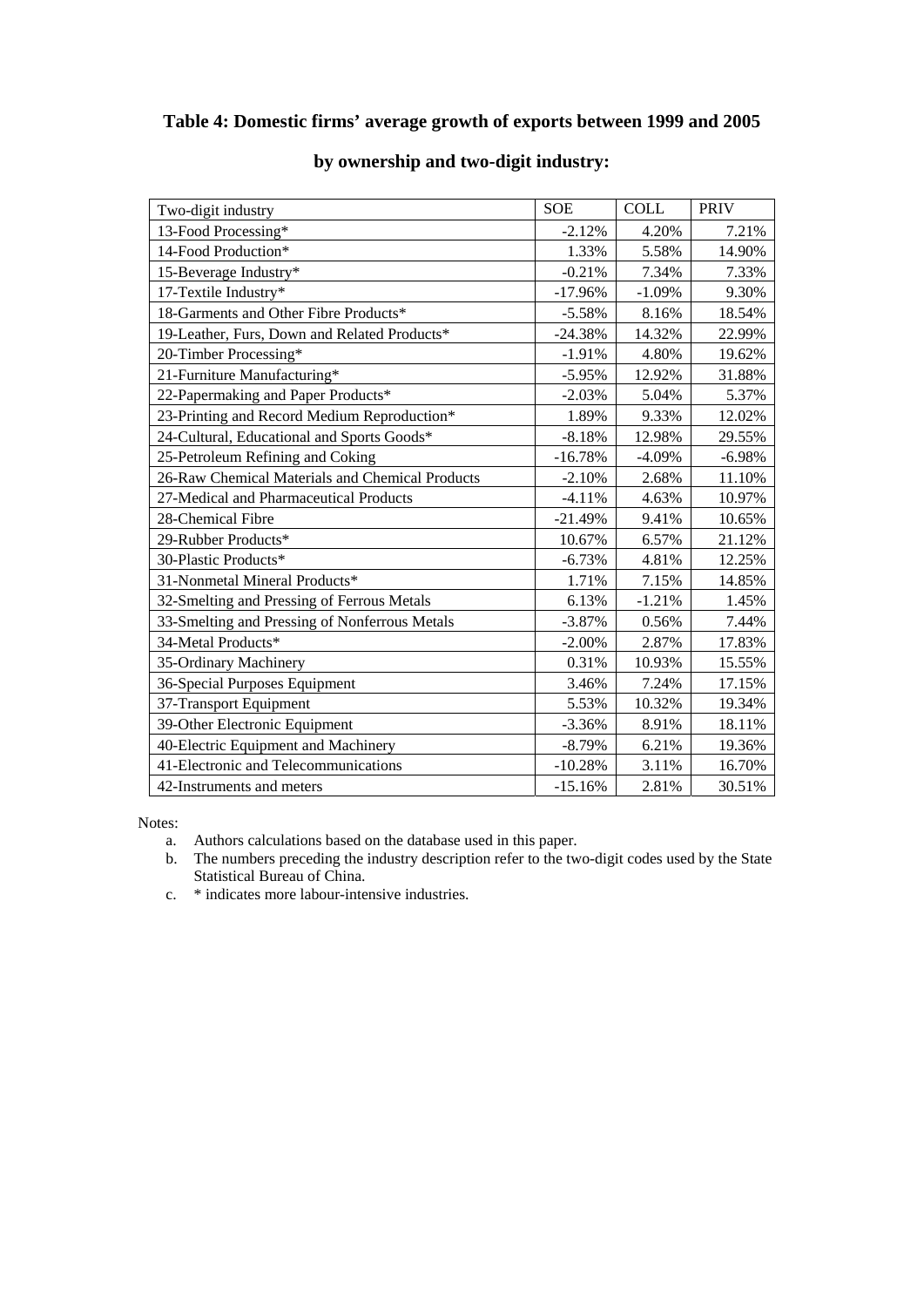| Two-digit industry                              | 1999    |              | 2005    |              |
|-------------------------------------------------|---------|--------------|---------|--------------|
|                                                 |         | Subsidy-     |         | Subsidy-     |
|                                                 | Subsidy | output ratio | Subsidy | output ratio |
| 13-Food Processing*                             | 10447   | 0.008        | 19366   | 0.006        |
| 14-Food Production*                             | 45840   | 0.007        | 14873   | 0.004        |
| 15-Beverage Industry*                           | 10703   | 0.005        | 19482   | 0.004        |
| 17-Textile Industry*                            | 92410   | 0.003        | 10276   | 0.002        |
| 18-Garments and Other Fibre Products*           | 28800   | 0.002        | 69270   | 0.001        |
| 19-Leather, Furs, Down and Related Products*    | 48780   | 0.001        | 72960   | 0.001        |
| 20-Timber Processing*                           | 17900   | 0.009        | 27475   | 0.007        |
| 21-Furniture Manufacturing*                     | 48980   | 0.003        | 64600   | 0.004        |
| 22-Papermaking and Paper Products*              | 10713   | 0.004        | 17083   | 0.007        |
| 23-Printing and Record Medium Reproduction*     | 54460   | 0.007        | 10892   | 0.006        |
| 24-Cultural, Educational and Sports Goods*      | 77810   | 0.004        | 48370   | 0.002        |
| 25-Petroleum Refining and Coking                | 15165   | 0.002        | 22296   | 0.003        |
| 26-Raw Chemical Materials and Chemical Products | 20268   | 0.005        | 24339   | 0.005        |
| 27-Medical and Pharmaceutical Products          | 10804   | 0.008        | 21218   | 0.003        |
| 28-Chemical Fibre                               | 28425   | 0.002        | 35948   | 0.003        |
| 29-Rubber Products*                             | 15144   | 0.005        | 13393   | 0.004        |
| 30-Plastic Products*                            | 66250   | 0.003        | 10862   | 0.003        |
| 31-Nonmetal Mineral Products*                   | 1.544   | 0.005        | 35910   | 0.010        |
| 32-Smelting and Pressing of Ferrous Metals      | 1.187   | 0.003        | 17424   | 0.003        |
| 33-Smelting and Pressing of Nonferrous Metals   | 17000   | 0.007        | 29892   | 0.015        |
| 34-Metal Products*                              | 56130   | 0.004        | 10449   | 0.003        |
| 35-Ordinary Machinery                           | 93100   | 0.005        | 14953   | 0.004        |
| 36-Special Purposes Equipment                   | 14061   | 0.008        | 18806   | 0.005        |
| 37-Transport Equipment                          | 15717   | 0.008        | 24177   | 0.007        |
| 39-Other Electronic Equipment                   | 11748   | 0.005        | 19599   | 0.004        |
| 40-Electric Equipment and Machinery             | 14492   | 0.009        | 31711   | 0.005        |
| 41-Electronic and Telecommunications            | 11302   | 0.009        | 26885   | 0.006        |
| 42-Instruments and meters                       | 38600   | 0.006        | 78590   | 0.002        |

# **Table 5: Average subsidy (US\$) per firm and average ratio of subsidy to output**

Notes:

- a. Authors calculations based on the database used in this paper.
- b. The numbers preceding the industry description refer to the two-digit codes used by the State Statistical Bureau of China.
- c. \* indicates more labour-intensive industries.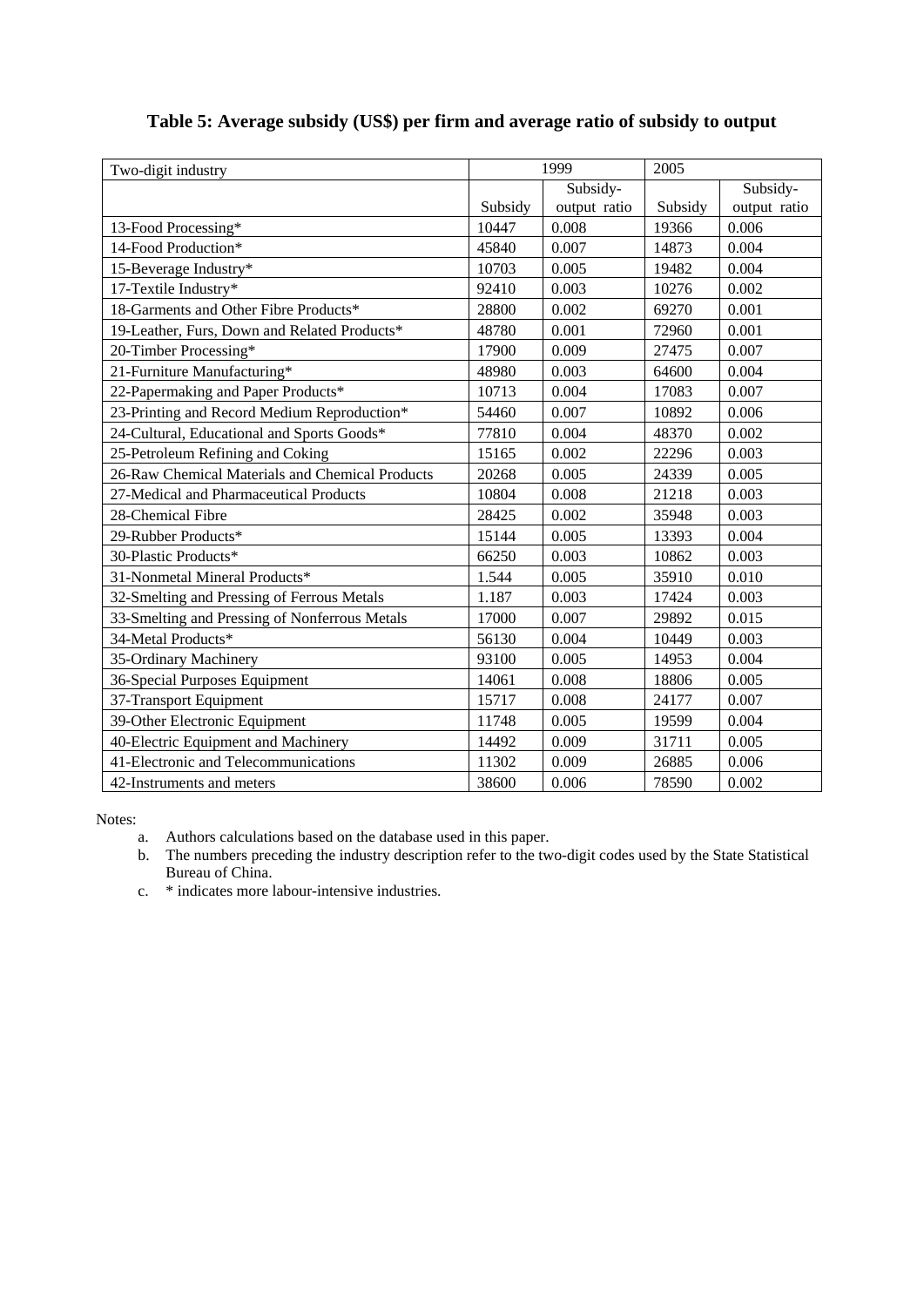|                                | (1)         | (2)           | (3)               | (4)            |
|--------------------------------|-------------|---------------|-------------------|----------------|
|                                | All firms   | <b>SOE</b>    | <b>COLLECTIVE</b> | <b>PRIVATE</b> |
| Exporter dummy                 | $0.282***$  | $0.497***$    | $0.143***$        | $0.294***$     |
|                                | (0.009)     | (0.024)       | (0.016)           | (0.013)        |
| Lagged log sales               | $0.316***$  | $0.273***$    | $0.261***$        | $0.383***$     |
|                                | (0.003)     | (0.005)       | (0.006)           | (0.004)        |
| Lagged profit                  | $-0.004***$ | $-0.004***$   | $0.579***$        | 0.005          |
|                                | (0.001)     | (0.001)       | (0.030)           | (0.003)        |
| Central government<br>dummy    | $0.714***$  | $0.699***$    | $-0.205$          | $0.470***$     |
|                                | (0.028)     | (0.049)       | (0.124)           | (0.063)        |
| Provincial government<br>dummy | $0.373***$  | $0.526***$    | $-0.047$          | $0.247***$     |
|                                | (0.019)     | (0.043)       | (0.057)           | (0.034)        |
| Local government<br>dummy      | $0.298***$  | $0.168***$    | $0.196***$        | $0.388***$     |
|                                | (0.008)     | (0.035)       | (0.012)           | (0.012)        |
| Welfare benefits               | $0.007***$  | $0.008***$    | $0.021***$        | $0.004***$     |
|                                | (0.001)     | (0.001)       | (0.003)           | (0.001)        |
| State capital                  | $0.0001**$  | $0.00001*$    | $0.00001*$        | $0.002**$      |
|                                | (0.00005)   | (0.0000)      | (0.0000)          | (0.001)        |
| SOE dummy                      | $0.324***$  |               |                   |                |
|                                | (0.012)     |               |                   |                |
| Collective dummy               | $0.095***$  |               |                   |                |
|                                | (0.008)     |               |                   |                |
| Uncensored observations        | 506830      | 104004        | 170135            | 232691         |
| Uncensored observations        | 77296       | 18563         | 24811             | 33922          |
| Log likelihood                 | $-3.96e+05$ | $-9.30e + 04$ | $-1.26e+0.5$      | $-1.72e+05$    |

# **Table 6: The determinants of production subsidy receipt: An exploratory analysis**

Notes:

a. Dependent variable: log production subsidy

b. Marginal effects from Tobit regressions with standard errors in parentheses

c. significant at 10%; \*\* significant at 5%; \*\*\* significant at 1%

d. Profitability is defined as pre-tax profit/total sales

e. The central, provincial and local government dummies indicate which level of government, firms are political affiliated with. Firms no political affiliations constitute the base group.

f. All specifications include the full set of time, two-digit industry and regional dummies.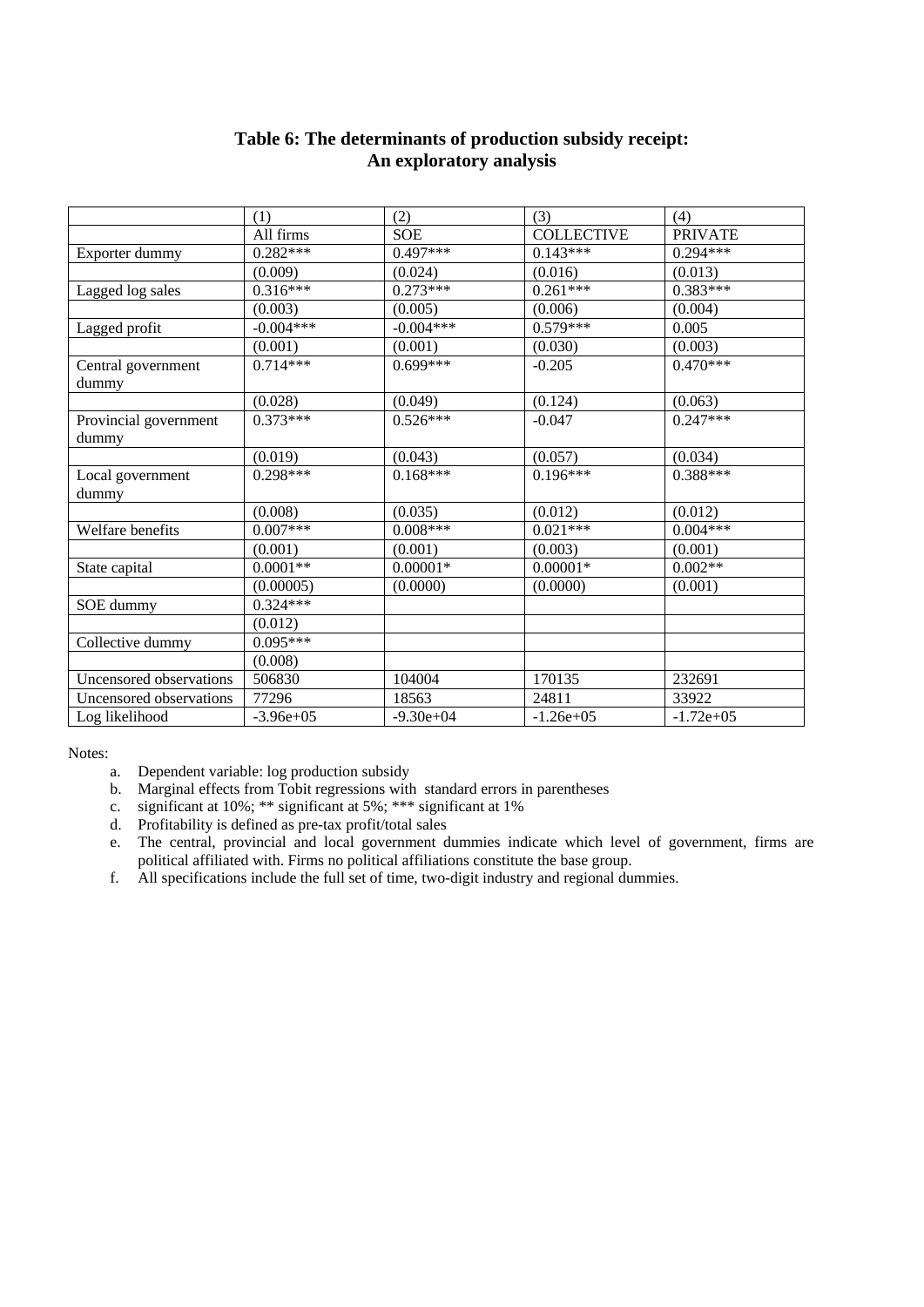# **Table 7: Production subsidy and exports:**

# **Linear GMM estimates**

|                                                                | (1)        | (2)        | (3)         | (4)        | (5)        |
|----------------------------------------------------------------|------------|------------|-------------|------------|------------|
| Subsidyt-1                                                     | $0.856***$ | $0.404***$ | $0.849***$  | $0.729***$ | 0.928***   |
|                                                                | (0.046)    | (0.044)    | (0.045)     | (0.048)    | (0.072)    |
| Exporting experience                                           | $7.150***$ | $7.151***$ | 7.156***    | $7.153***$ | 7.149***   |
|                                                                | (0.018)    | (0.017)    | (0.017)     | (0.018)    | (0.018)    |
| $Size_{t-1}$                                                   | 0.002      | $0.066***$ | $0.034**$   | 0.006      | $-0.002$   |
|                                                                | (0.014)    | (0.012)    | (0.013)     | (0.014)    | (0.015)    |
| Productivity $_{t-1}$                                          | $0.041***$ | $0.071***$ | $0.024**$   | $0.037***$ | $0.042***$ |
|                                                                | (0.009)    | (0.007)    | (0.009)     | (0.009)    | (0.009)    |
| $FDI_{t-1}$                                                    | $0.891***$ | $0.936***$ | $0.871***$  | $0.865***$ | $0.888***$ |
|                                                                | (0.079)    | (0.076)    | (0.079)     | (0.081)    | (0.080)    |
| Subsidy* capital intensive                                     |            | $0.447***$ |             |            |            |
| sector                                                         |            |            |             |            |            |
|                                                                |            | (0.047)    |             |            |            |
| Subsidy* loss making<br>firms                                  |            |            | $-0.370***$ |            |            |
|                                                                |            |            | (0.030)     |            |            |
| Subsidy * coastal region                                       |            |            |             | $0.218***$ |            |
|                                                                |            |            |             | (0.047)    |            |
| Subsidy * post WTO                                             |            |            |             |            | $-0.089$   |
|                                                                |            |            |             |            | (0.061)    |
| Collectives                                                    | $0.240***$ | $0.198***$ | $0.160***$  | $0.204***$ | $0.245***$ |
|                                                                | (0.017)    | (0.015)    | (0.015)     | (0.018)    | (0.018)    |
| Private firms                                                  | $0.516***$ | $0.442***$ | $0.434***$  | $0.507***$ | $0.518***$ |
|                                                                | (0.024)    | (0.020)    | (0.021)     | (0.023)    | (0.024)    |
| Observations                                                   | 503651     | 503651     | 503651      | 503651     | 503651     |
| Hansen J test $\chi^2$ statistic                               | 0.507      | 0.118      | 1.916       | 3.209      | 2.156      |
| p-value of Hansen test of<br>instrument validity               | 0.476      | 0.732      | 0.384       | 0.201      | 0.340      |
| Cragg-Donald test for<br>weak instrument $\chi^2$<br>statistic | 2146.933   | 2587.550   | 2354.639    | 2034.221   | 2179.421   |
| p-value of Cragg-Donald<br>test                                | 0.000      | 0.000      | 0.000       | 0.000      | 0.000      |

Notes:

a. Standard errors in parentheses

b. significant at 10%; \*\* significant at 5%; \*\*\* significant at 1%

c. All specification include the full set of time, two-digit industry, and regional dummies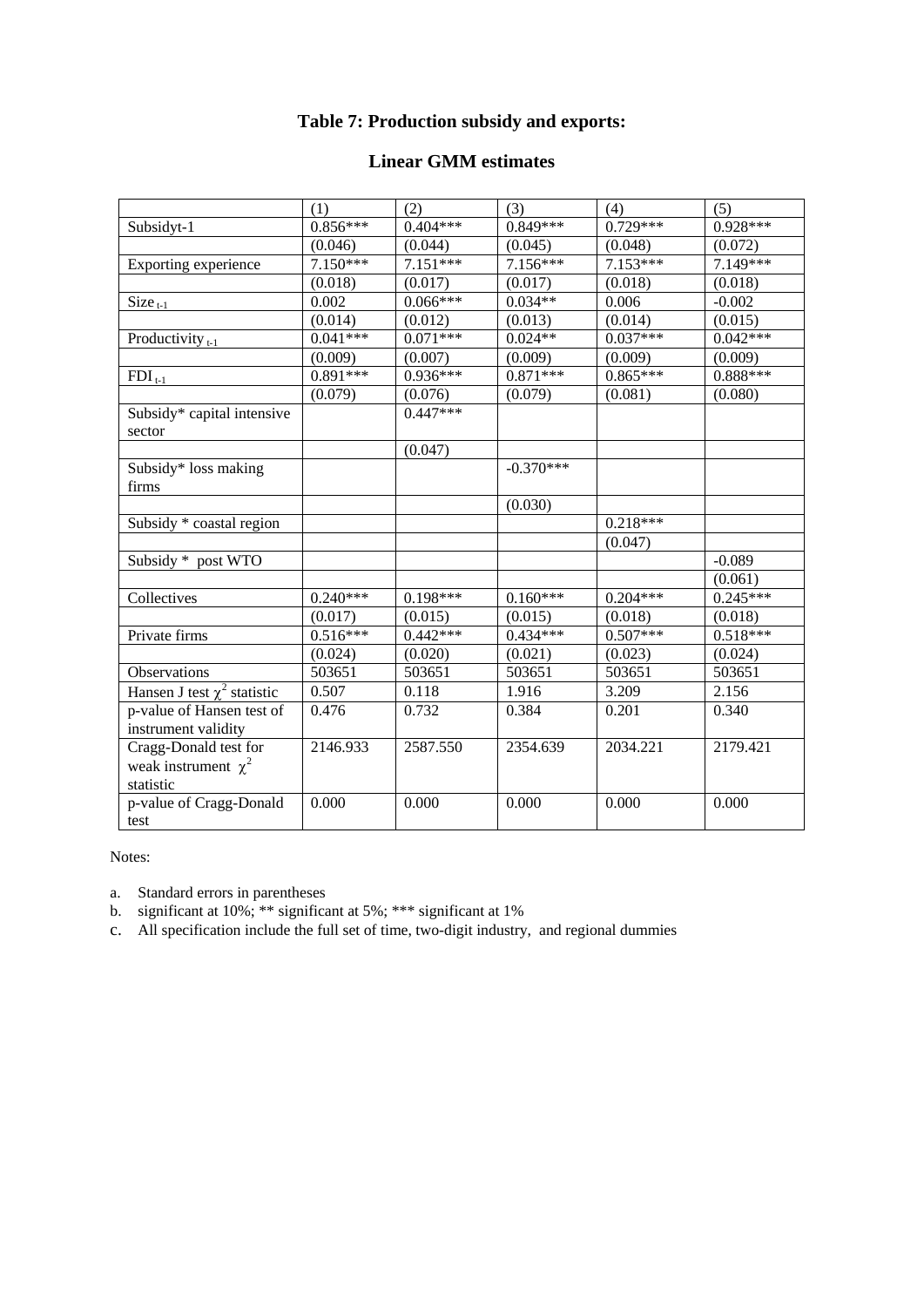|                                       | (1)         | (2)         | (3)         | (4)         | (5)         |
|---------------------------------------|-------------|-------------|-------------|-------------|-------------|
| Subsidy $_{t-1}$                      | $0.103***$  | 0.031       | $0.104***$  | $0.119***$  | $0.136***$  |
|                                       | (0.017)     | (0.017)     | (0.016)     | (0.015)     | (0.015)     |
| Exporting experience                  | 4.980***    | 4.979***    | 4.983***    | 4.977***    | 4.979***    |
|                                       | (0.017)     | (0.018)     | (0.015)     | (0.014)     | (0.014)     |
| $Size_{t-1}$                          | $0.166***$  | $0.176***$  | $0.171***$  | $0.168***$  | $0.164***$  |
|                                       | (0.007)     | (0.006)     | (0.007)     | (0.006)     | (0.005)     |
| Productivity $_{t-1}$                 | $0.167***$  | $0.171***$  | $0.163***$  | $0.170***$  | $0.168***$  |
|                                       | (0.004)     | (0.004)     | (0.004)     | (0.003)     | (0.004)     |
| $FDI_{t-1}$                           | $0.304***$  | $0.310***$  | $0.300***$  | $0.310***$  | $0.303***$  |
|                                       | (0.033)     | (0.033)     | (0.039)     | (0.034)     | (0.045)     |
| Subsidy* capital intensive sector     |             | $0.074***$  |             |             |             |
|                                       |             | (0.016)     |             |             |             |
| Subsidy* loss making firms            |             |             | $-0.055***$ |             |             |
|                                       |             |             | (0.009)     |             |             |
| Subsidy * coastal region              |             |             |             | $-0.041*$   |             |
|                                       |             |             |             | (0.017)     |             |
| Subsidy * post WTO                    |             |             |             |             | $-0.042**$  |
|                                       |             |             |             |             | (0.013)     |
| Observations                          | 503651      | 503651      | 503651      | 503651      | 503651      |
| Uncensored observations               | 104643      | 104643      | 104643      | 104643      | 104643      |
| Log likelihood                        | $-4.25e+05$ | $-4.25e+05$ | $-4.25e+05$ | $-4.25e+05$ | $-4.25e+05$ |
| Subsidy exogeneity test (p-<br>value) | 0.000       | 0.000       | 0.000       | 0.000       | 0.000       |

# **Table 8: Production subsidy and the volume of exports: all firms**

Notes:

a. Standard errors in parentheses

- b. significant at 10%; \*\* significant at 5%; \*\*\* significant at 1%
- c. All specification include the full set of time, two-digit industry, ownership and regional dummies
- d. See Equation (2) for formula used to calculate the marginal effects.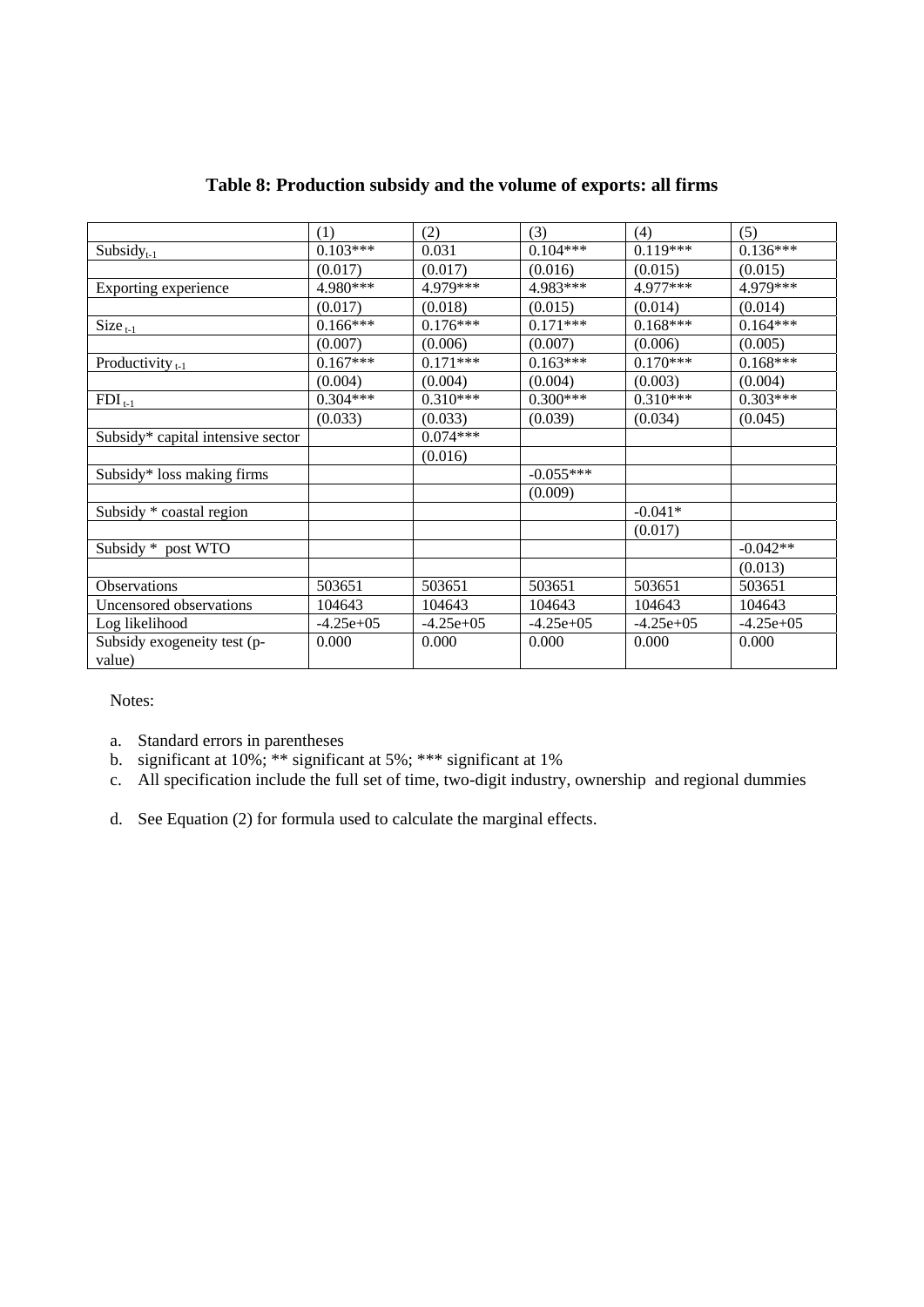|                                   | (1)         | (2)         | (3)         | (4)         | (5)         |
|-----------------------------------|-------------|-------------|-------------|-------------|-------------|
| $Subsidy_{t-1}$                   | $0.068***$  | $0.066*$    | $0.065***$  | $0.074***$  | $0.078***$  |
|                                   | (0.014)     | (0.028)     | (0.013)     | (0.015)     | (0.018)     |
| Exporting experience              | 4.283***    | $4.285***$  | 4.297***    | $4.281***$  | $4.278***$  |
|                                   | (0.040)     | (0.044)     | (0.039)     | (0.042)     | (0.046)     |
| $Size_{t-1}$                      | $0.126***$  | $0.125***$  | $0.132***$  | $0.125***$  | $0.124***$  |
|                                   | (0.010)     | (0.011)     | (0.008)     | (0.008)     | (0.010)     |
| Productivity $_{t-1}$             | $0.162***$  | $0.162***$  | $0.159***$  | $0.163***$  | $0.162***$  |
|                                   | (0.007)     | (0.007)     | (0.005)     | (0.006)     | (0.007)     |
| $FDI_{t-1}$                       | $0.269***$  | $0.269***$  | $0.267***$  | $0.279***$  | $0.265***$  |
|                                   | (0.079)     | (0.081)     | (0.081)     | (0.076)     | (0.078)     |
| Subsidy* capital intensive sector |             | 0.003       |             |             |             |
|                                   |             | (0.021)     |             |             |             |
| Subsidy* loss making firms        |             |             | $-0.024**$  |             |             |
|                                   |             |             | (0.008)     |             |             |
| Subsidy * coastal region          |             |             |             | $-0.017$    |             |
|                                   |             |             |             | (0.013)     |             |
| Subsidy * post WTO                |             |             |             |             | $-0.011$    |
|                                   |             |             |             |             | (0.013)     |
| <i><b>Observations</b></i>        | 103237      | 103237      | 103237      | 103237      | 103237      |
| Uncensored observations           | 16200       | 16200       | 16200       | 16200       | 16200       |
| Log likelihood                    | $-6.28e+04$ | $-6.28e+04$ | $-6.28e+04$ | $-6.28e+04$ | $-6.28e+04$ |

# **Table 9: Production subsidy and the volume of exports: state-owned enterprises**

Notes:

- a. Standard errors in parentheses
- b. significant at 10%; \*\* significant at 5%; \*\*\* significant at 1%
- c. All specification include the full set of time, two-digit industry and regional dummies
- d. See Equation (2) for formula used to calculate the marginal effects.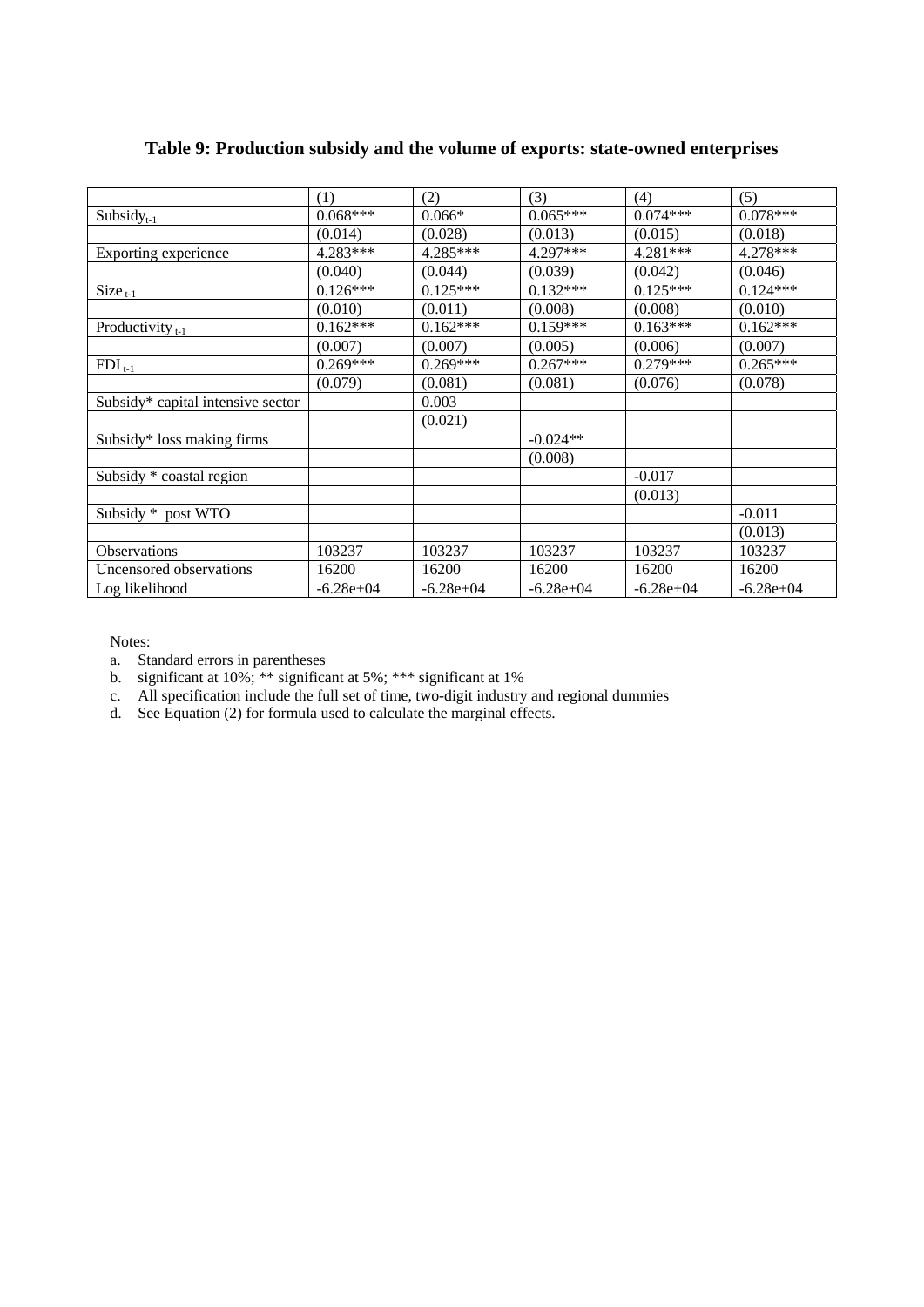# **Table 10: Production subsidy and the volume of exports: collectively-owned enterprises**

|                                   | (1)          | (2)          | (3)          | (4)          | (5)          |
|-----------------------------------|--------------|--------------|--------------|--------------|--------------|
| $Subsidy_{t-1}$                   | $0.095**$    | $-0.255$     | $0.098*$     | 0.134        | $0.157***$   |
|                                   | (0.034)      | (0.164)      | (0.045)      | (0.110)      | (0.048)      |
| Exporting experience              | $5.134***$   | $5.085***$   | $5.135***$   | $5.132***$   | 5.135***     |
|                                   | (0.023)      | (0.032)      | (0.026)      | (0.026)      | (0.024)      |
| $Size_{t-1}$                      | $0.163***$   | $0.182***$   | $0.165***$   | $0.164***$   | $0.161***$   |
|                                   | (0.007)      | (0.011)      | (0.008)      | (0.007)      | (0.006)      |
| Productivity $_{t-1}$             | $0.142***$   | $0.149***$   | $0.139***$   | $0.145***$   | $0.145***$   |
|                                   | (0.008)      | (0.010)      | (0.011)      | (0.009)      | (0.009)      |
| $FDI_{t-1}$                       | $0.324***$   | $0.319***$   | $0.321***$   | $0.328***$   | $0.325***$   |
|                                   | (0.050)      | (0.043)      | (0.046)      | (0.055)      | (0.045)      |
| Subsidy* capital intensive sector |              | $0.529*$     |              |              |              |
|                                   |              | (0.258)      |              |              |              |
| Subsidy* loss making firms        |              |              | $-0.101$     |              |              |
|                                   |              |              | (0.059)      |              |              |
| Subsidy * coastal region          |              |              |              | $-0.055$     |              |
|                                   |              |              |              | (0.107)      |              |
| Subsidy * post WTO                |              |              |              |              | $-0.088$     |
|                                   |              |              |              |              | (0.046)      |
| <b>Observations</b>               | 169301       | 169301       | 169301       | 169301       | 169301       |
| Uncensored observations           | 32436        | 32436        | 32436        | 32436        | 32436        |
| Log likelihood                    | $-1.33e+0.5$ | $-1.33e+0.5$ | $-1.33e+0.5$ | $-1.33e+0.5$ | $-1.33e+0.5$ |

Notes:

a. Standard errors in parentheses

b. significant at 10%; \*\* significant at 5%; \*\*\* significant at 1%

c. All specification include the full set of time, two-digit industry and regional dummies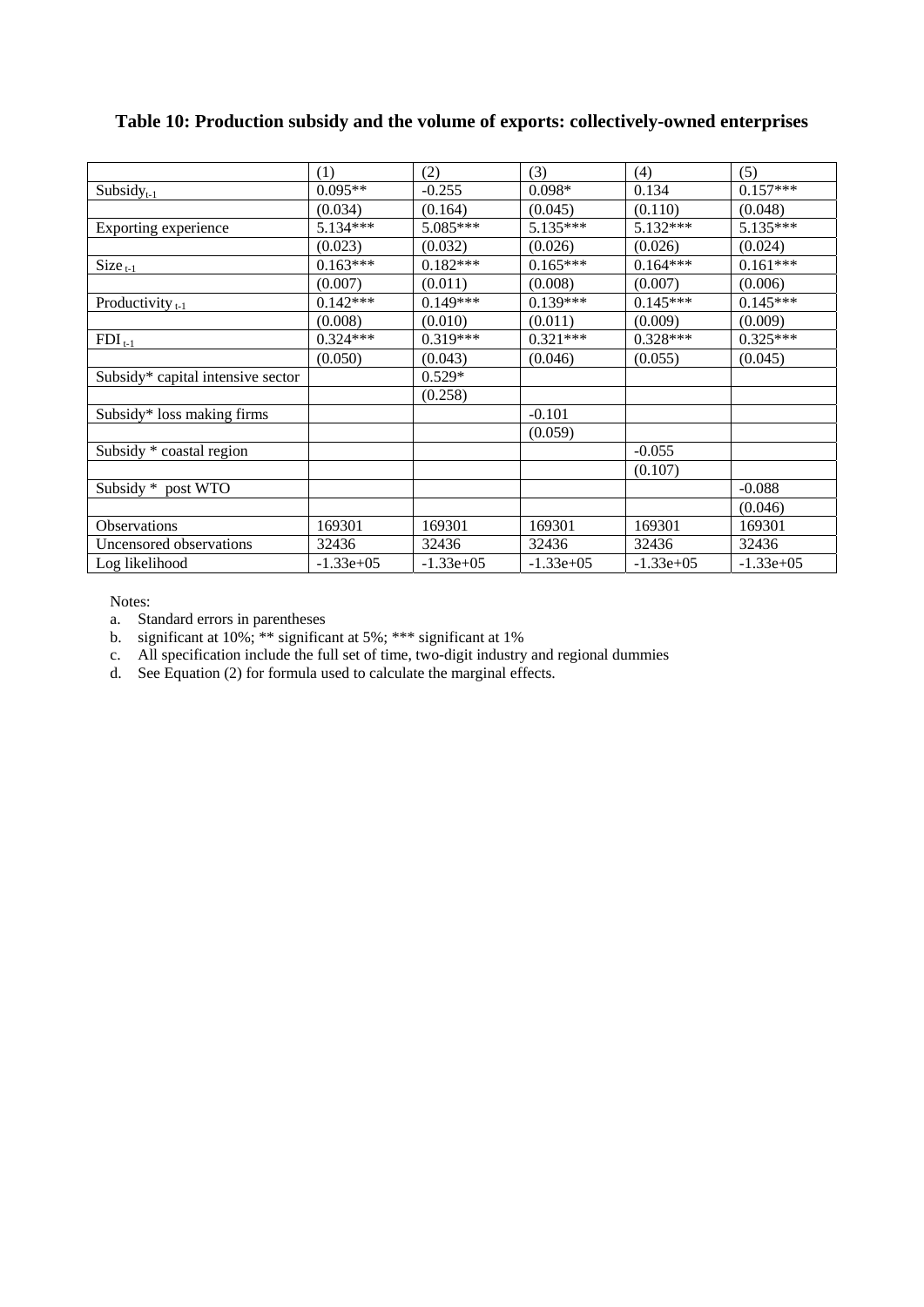|                                   | (1)          | (2)          | (3)          | (4)          | (5)          |
|-----------------------------------|--------------|--------------|--------------|--------------|--------------|
| $Subsidy_{t-1}$                   | 0.093        | 0.012        | $0.094*$     | $0.119***$   | $0.104**$    |
|                                   | (0.054)      | (0.034)      | (0.043)      | (0.031)      | (0.038)      |
| Exporting experience              | $5.083***$   | $5.083***$   | $5.082***$   | $5.084***$   | 5.083***     |
|                                   | (0.027)      | (0.023)      | (0.027)      | (0.023)      | (0.025)      |
| $Size_{t-1}$                      | $0.233***$   | $0.246***$   | $0.237***$   | $0.237***$   | $0.233***$   |
|                                   | (0.021)      | (0.013)      | (0.017)      | (0.017)      | (0.020)      |
| Productivity $_{t-1}$             | $0.108***$   | $0.116***$   | $0.104***$   | $0.113***$   | $0.108***$   |
|                                   | (0.014)      | (0.010)      | (0.012)      | (0.012)      | (0.012)      |
| $FDI_{t-1}$                       | $0.239***$   | $0.246***$   | $0.239***$   | $0.243***$   | $0.238***$   |
|                                   | (0.065)      | (0.066)      | (0.069)      | (0.062)      | (0.064)      |
| Subsidy* capital intensive sector |              | $0.088*$     |              |              |              |
|                                   |              | (0.036)      |              |              |              |
| Subsidy* loss making firms        |              |              | $-0.119*$    |              |              |
|                                   |              |              | (0.049)      |              |              |
| Subsidy * coastal region          |              |              |              | $-0.059*$    |              |
|                                   |              |              |              | (0.027)      |              |
| Subsidy * post WTO                |              |              |              |              | $-0.014$     |
|                                   |              |              |              |              | (0.027)      |
| <b>Observations</b>               | 231113       | 231113       | 231113       | 231113       | 231113       |
| Uncensored observations           | 56007        | 56007        | 56007        | 56007        | 56007        |
| Log likelihood                    | $-2.28e+0.5$ | $-2.28e+0.5$ | $-2.28e+0.5$ | $-2.28e+0.5$ | $-2.28e+0.5$ |

# **Table 11: Production subsidy and the volume of exports: privately-owned enterprises**

Notes:

a. Standard errors in parentheses

b. significant at 10%; \*\* significant at 5%; \*\*\* significant at 1%

c. All specifications include the full set of time, two-digit industry and regional dummies.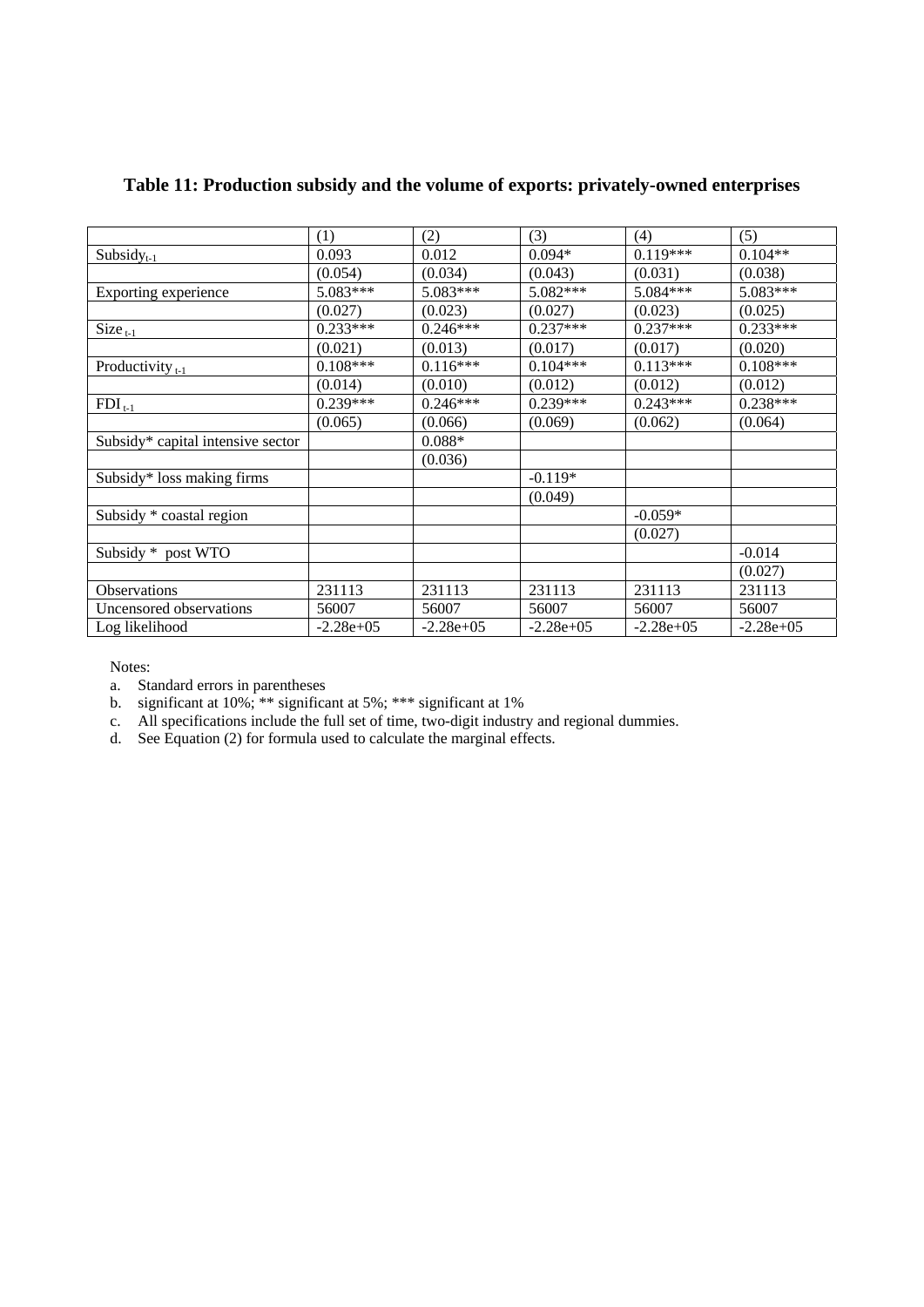|                                   | (1)         | (2)         | (3)         | (4)         | (5)         |
|-----------------------------------|-------------|-------------|-------------|-------------|-------------|
| Subsidy $_{t-1}$                  | $0.020***$  | 0.006       | $0.020***$  | $0.023***$  | $0.026***$  |
|                                   | (0.003)     | (0.003)     | (0.003)     | (0.003)     | (0.003)     |
| Exporting experience              | $0.740***$  | $0.740***$  | $0.740***$  | $0.740***$  | $0.740***$  |
|                                   | (0.002)     | (0.002)     | (0.002)     | (0.002)     | (0.002)     |
| $Size_{t-1}$                      | $0.032***$  | $0.034***$  | $0.033***$  | $0.032***$  | $0.031***$  |
|                                   | (0.001)     | (0.001)     | (0.001)     | (0.001)     | (0.001)     |
| Productivity $_{t-1}$             | $0.032***$  | $0.033***$  | $0.031***$  | $0.032***$  | $0.032***$  |
|                                   | (0.001)     | (0.001)     | (0.001)     | (0.001)     | (0.001)     |
| $FDI_{t-1}$                       | $0.058***$  | $0.059***$  | $0.057***$  | $0.059***$  | $0.058***$  |
|                                   | (0.006)     | (0.006)     | (0.007)     | (0.006)     | (0.008)     |
| Subsidy* capital intensive sector |             | $0.014***$  |             |             |             |
|                                   |             | (0.003)     |             |             |             |
| Subsidy* loss making firms        |             |             | $-0.010***$ |             |             |
|                                   |             |             | (0.002)     |             |             |
| Subsidy * coastal region          |             |             |             | $-0.008*$   |             |
|                                   |             |             |             | (0.003)     |             |
| Subsidy * post WTO                |             |             |             |             | $-0.008**$  |
|                                   |             |             |             |             | (0.002)     |
| <b>Observations</b>               | 503651      | 503651      | 503651      | 503651      | 503651      |
| Log likelihood                    | $-4.25e+05$ | $-4.25e+05$ | $-4.25e+05$ | $-4.25e+05$ | $-4.25e+05$ |

# **Table 12: Production subsidy and the probability exporting: all firms**

Notes:

a. Standard errors in parentheses

b. significant at 10%; \*\* significant at 5%; \*\*\* significant at 1%

c. All specification include the full set of time, two-digit industry , ownership and regional dummies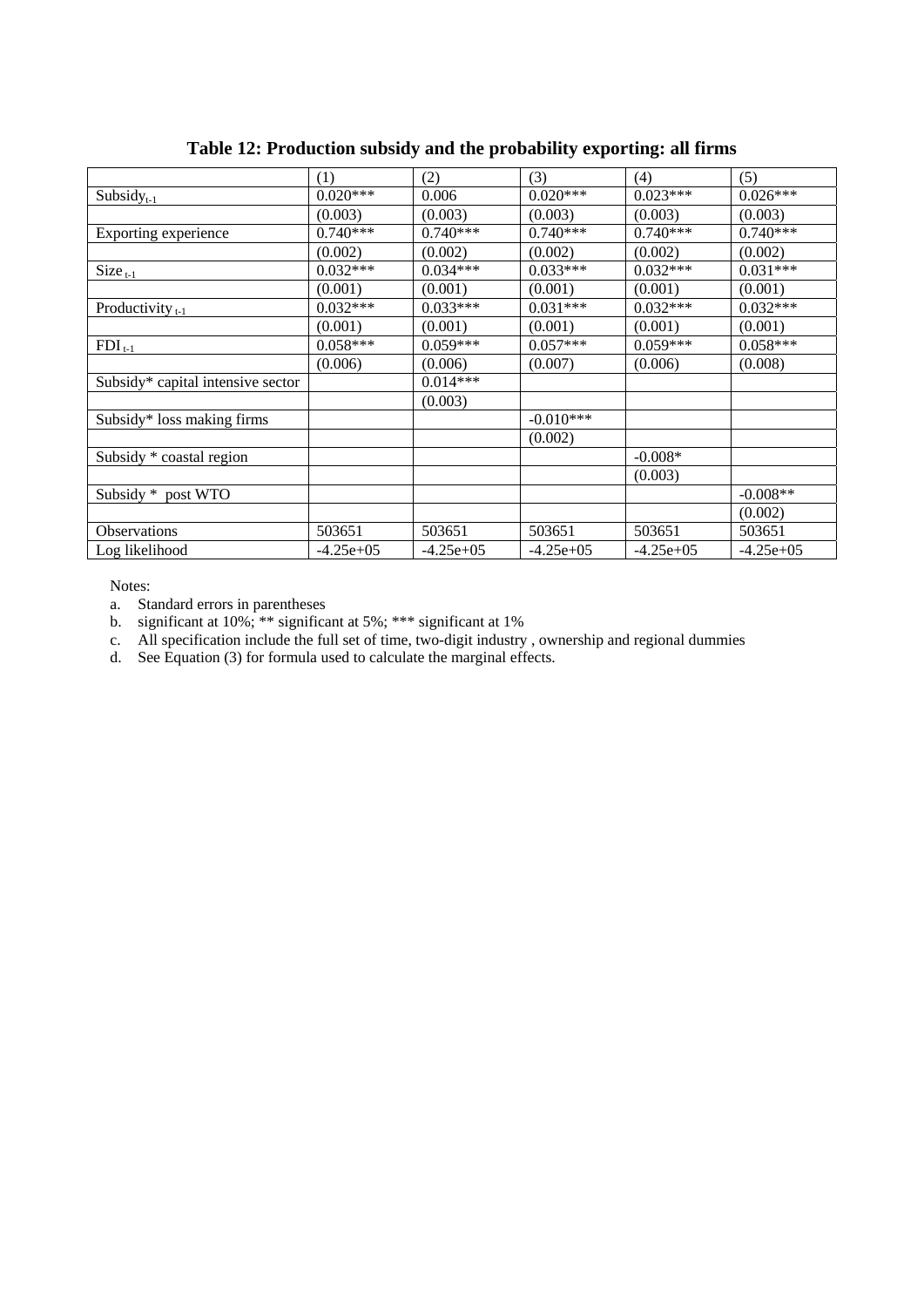|                                   | (1)         | (2)         | (3)         | (4)         | (5)         |
|-----------------------------------|-------------|-------------|-------------|-------------|-------------|
| $Subsidy_{t-1}$                   | $0.011***$  | $0.011*$    | $0.011***$  | $0.012***$  | $0.013***$  |
|                                   | (0.002)     | (0.005)     | (0.002)     | (0.002)     | (0.003)     |
| Exporting experience              | $0.747***$  | $0.747***$  | $0.748***$  | $0.746***$  | $0.746***$  |
|                                   | (0.005)     | (0.006)     | (0.005)     | (0.005)     | (0.007)     |
| $Size_{t-1}$                      | $0.021***$  | $0.021***$  | $0.022***$  | $0.021***$  | $0.021***$  |
|                                   | (0.002)     | (0.002)     | (0.001)     | (0.001)     | (0.002)     |
| Productivity $_{t-1}$             | $0.027***$  | $0.027***$  | $0.026***$  | $0.027***$  | $0.027***$  |
|                                   | (0.001)     | (0.001)     | (0.001)     | (0.001)     | (0.001)     |
| $FDI_{t-1}$                       | $0.045***$  | $0.045***$  | $0.044***$  | $0.046***$  | $0.044***$  |
|                                   | (0.013)     | (0.013)     | (0.013)     | (0.013)     | (0.013)     |
| Subsidy* capital intensive sector |             | 0.001       |             |             |             |
|                                   |             | (0.004)     |             |             |             |
| Subsidy* loss making firms        |             |             | $-0.004**$  |             |             |
|                                   |             |             | (0.001)     |             |             |
| Subsidy * coastal region          |             |             |             | $-0.003$    |             |
|                                   |             |             |             | (0.002)     |             |
| Subsidy * post WTO                |             |             |             |             | $-0.002$    |
|                                   |             |             |             |             | (0.002)     |
| Observations                      | 103237      | 103237      | 103237      | 103237      | 103237      |
| Log likelihood                    | $-6.28e+04$ | $-6.28e+04$ | $-6.28e+04$ | $-6.28e+04$ | $-6.28e+04$ |

# **Table 13: subsidy and the probability exporting: state-owned enterprises**

Notes:

a. Standard errors in parentheses

b. significant at 10%; \*\* significant at 5%; \*\*\* significant at 1%

c. All specifications include the full set of time, two-digit industry and regional dummies.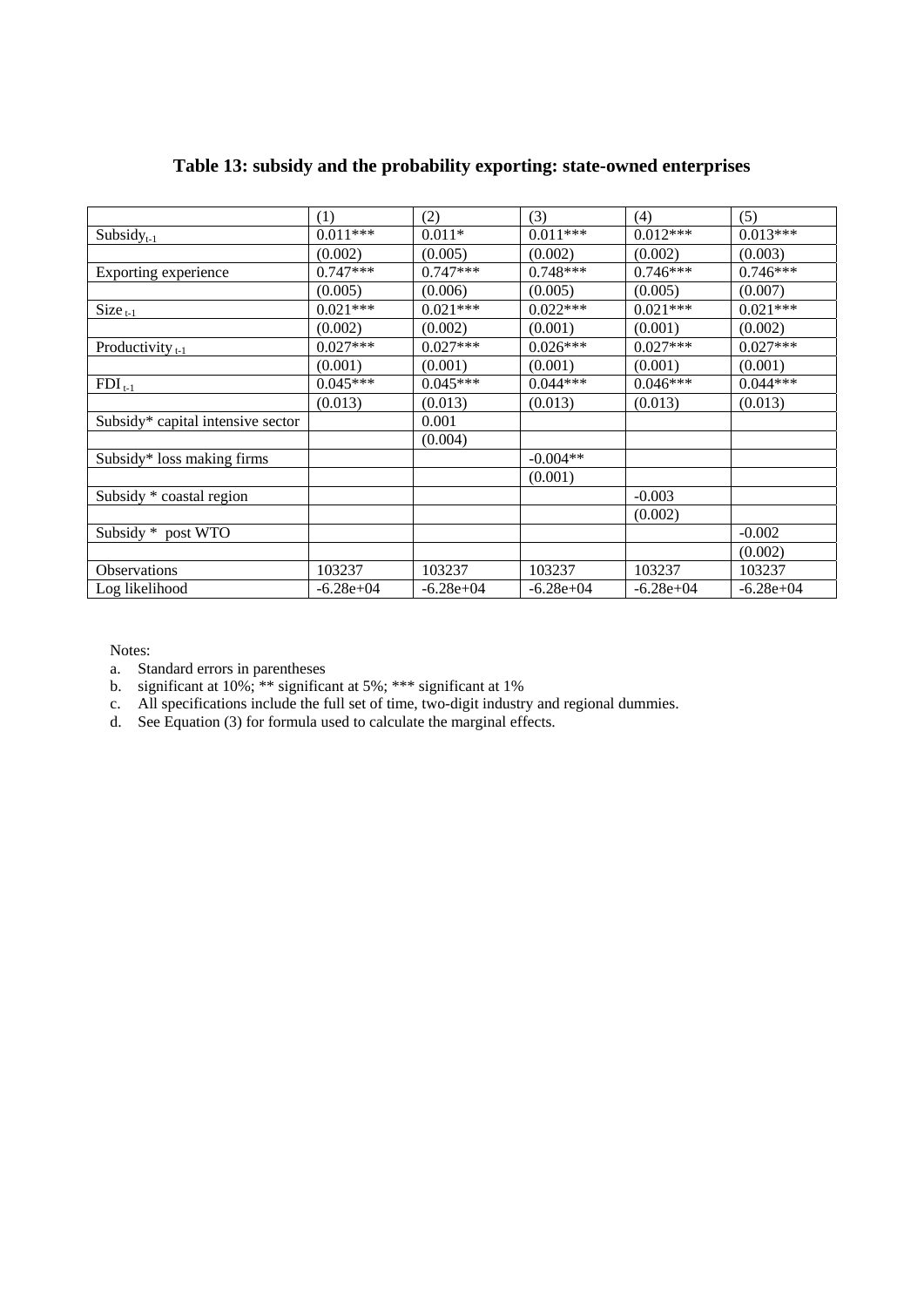|                                   | (1)         | (2)          | (3)          | (4)          | (5)          |
|-----------------------------------|-------------|--------------|--------------|--------------|--------------|
| $Subsidy_{t-1}$                   | $0.017**$   | $-0.046$     | $0.018*$     | 0.024        | $0.028***$   |
|                                   | (0.006)     | (0.030)      | (0.008)      | (0.020)      | (0.009)      |
| Exporting experience              | $0.751***$  | $0.747***$   | $0.751***$   | $0.751***$   | $0.751***$   |
|                                   | (0.003)     | (0.003)      | (0.004)      | (0.003)      | (0.003)      |
| $Size_{t-1}$                      | $0.030***$  | $0.033***$   | $0.030***$   | $0.030***$   | $0.029***$   |
|                                   | (0.001)     | (0.002)      | (0.001)      | (0.001)      | (0.001)      |
| Productivity $_{t-1}$             | $0.026***$  | $0.027***$   | $0.025***$   | $0.026***$   | $0.026***$   |
|                                   | (0.002)     | (0.002)      | (0.002)      | (0.002)      | (0.002)      |
| $FDI_{t-1}$                       | $0.059***$  | $0.058***$   | $0.058***$   | $0.059***$   | $0.059***$   |
|                                   | (0.009)     | (0.008)      | (0.008)      | (0.010)      | (0.008)      |
| Subsidy* capital intensive sector |             | $0.096*$     |              |              |              |
|                                   |             | (0.047)      |              |              |              |
| Subsidy* loss making firms        |             |              | $-0.018$     |              |              |
|                                   |             |              | (0.011)      |              |              |
| Subsidy * coastal region          |             |              |              | $-0.010$     |              |
|                                   |             |              |              | (0.019)      |              |
| Subsidy * post WTO                |             |              |              |              | $-0.016$     |
|                                   |             |              |              |              | (0.008)      |
| Observations                      | 169301      | 169301       | 169301       | 169301       | 169301       |
| Uncensored observations           | 32436       | 32436        | 32436        | 32436        | 32436        |
| Log likelihood                    | $-1.33e+05$ | $-1.33e+0.5$ | $-1.33e+0.5$ | $-1.33e+0.5$ | $-1.33e+0.5$ |

# **Table 14: subsidy and the probability exporting: collectively-owned enterprises**

Notes:

a. Standard errors in parentheses

b. significant at 10%; \*\* significant at 5%; \*\*\* significant at 1%

c. All specifications include the full set of time, two-digit industry and regional dummies.